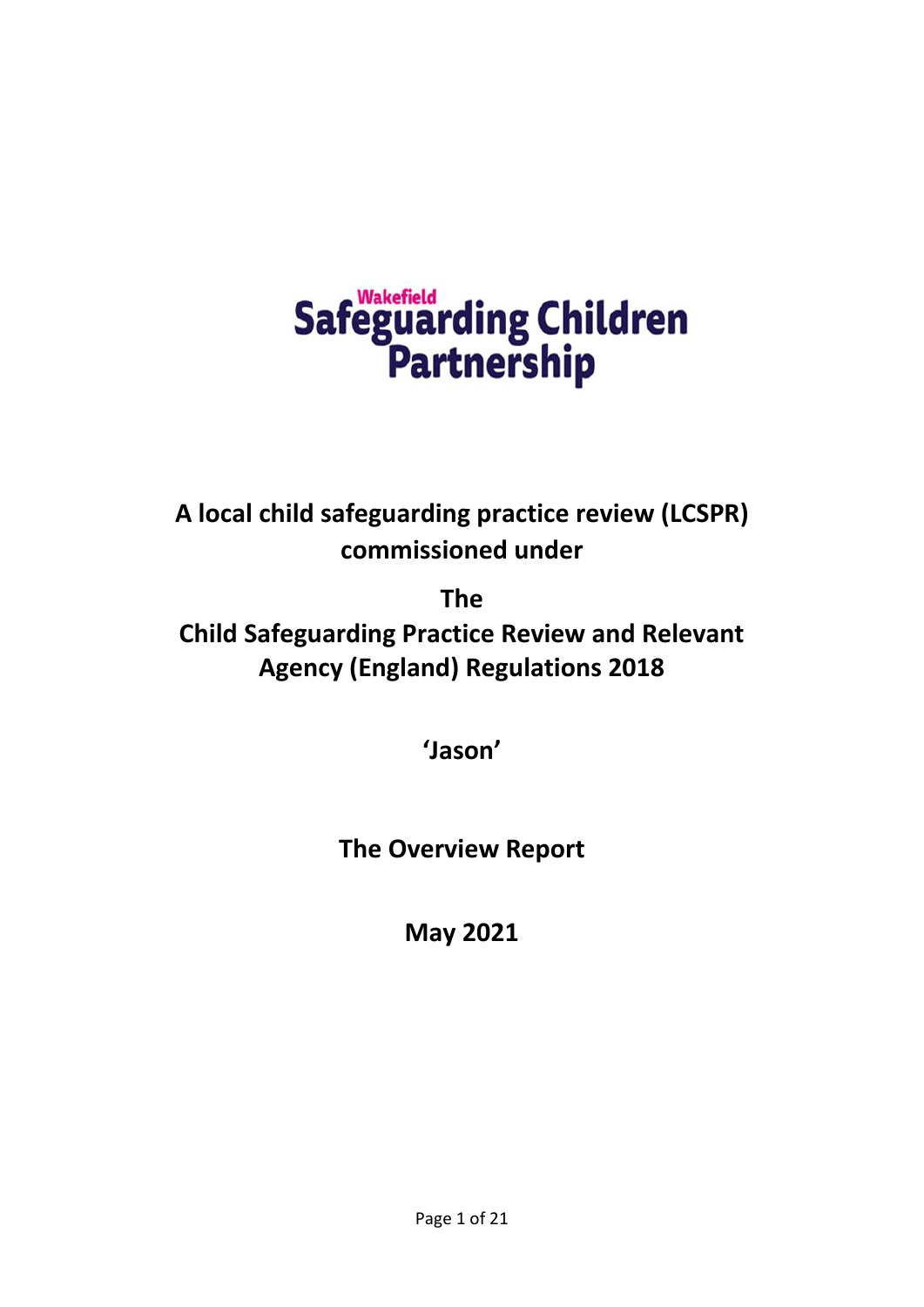# **Index**

|  | 1.1                                                                      |                                                                              |  |
|--|--------------------------------------------------------------------------|------------------------------------------------------------------------------|--|
|  | 1.2                                                                      |                                                                              |  |
|  | 1.3                                                                      |                                                                              |  |
|  |                                                                          |                                                                              |  |
|  |                                                                          |                                                                              |  |
|  |                                                                          | 3 Summary of learning from this local child safeguarding practice review  13 |  |
|  | 4 Assessment of systemic or underlying reasons for what happened 15      |                                                                              |  |
|  | 5 Summary of recommended improvements to be made to safeguard or promote |                                                                              |  |
|  |                                                                          |                                                                              |  |
|  |                                                                          |                                                                              |  |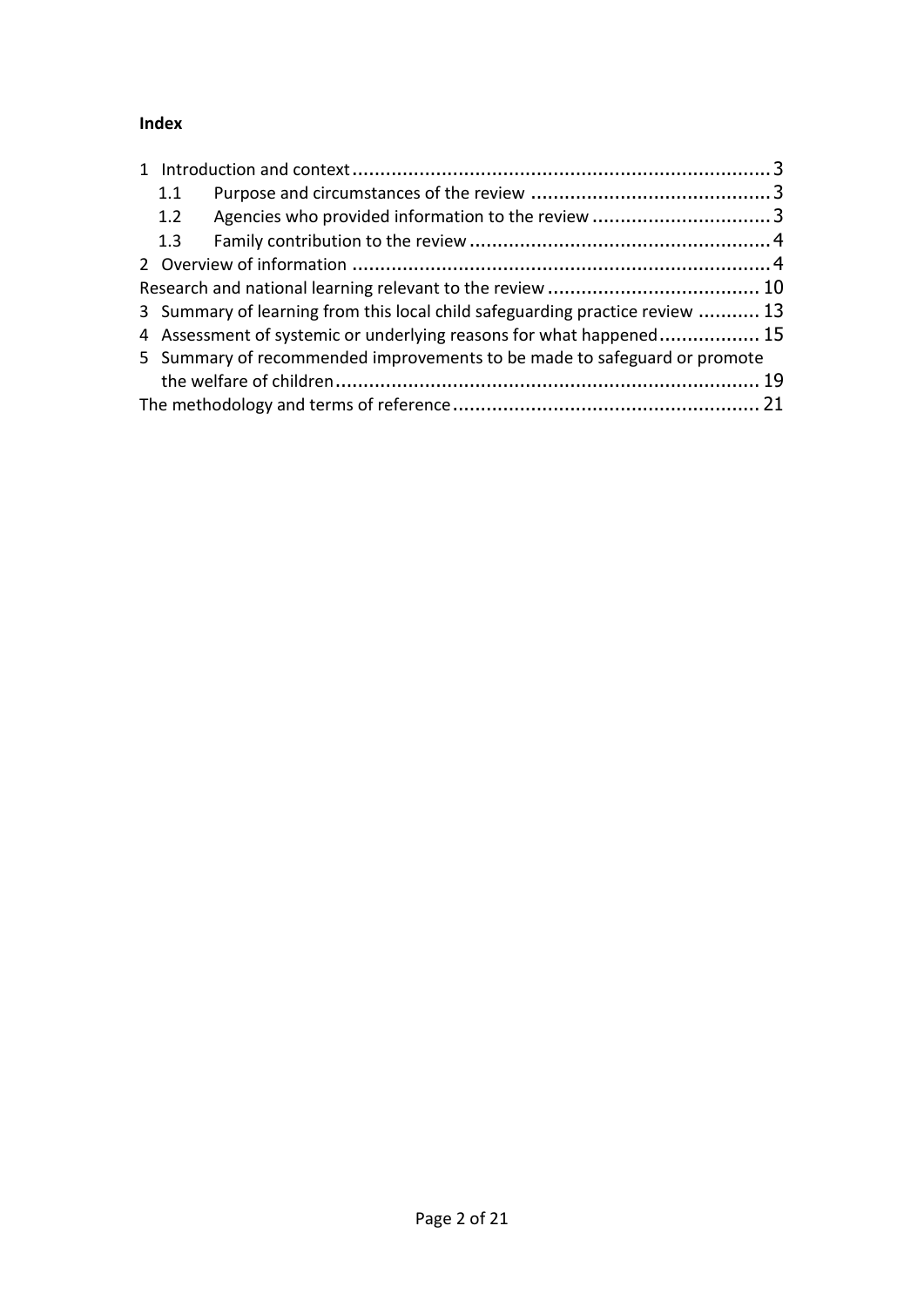### <span id="page-2-0"></span>**1 Introduction and context**

### <span id="page-2-1"></span>**1.1 Purpose and circumstances of the review**

- 1. This review was commissioned following the tragic death of three-month-old Jason in August 2019. It examines the involvement of ten organisations from 1<sup>st</sup> February 2017 until Jason's death. Jason had already died when his 29-yearold mother contacted the emergency services and he was taken by ambulance to the hospital. A subsequent skeletal survey found no injuries over and above the evidence of attempted resuscitation. Jason had been co-sleeping with a sibling (Child 2) and his mother. The eldest sibling (Child 1) was not with the mother or the two younger children and has lived with the paternal grandparents since May 2019. Jason's 37-year-old father was already remanded to prison at the time of Jason's death for an offence of grievous bodily harm (GBH) with intent. The family live in an area of high deprivation<sup>1</sup>. Jason's parents are white British and English is their language of communication. Father was employed before going to prison. His job involved working away from home for most weekdays and nights. There is no record of any faith-based affiliation for either parent.
- 2. For clarity, the use of acronyms is kept to a minimum. Jason is the name used for the child whose tragic death is the subject of the review. Child 2 is a 19 month-old full sibling and 10-year-old Child 1 is a half-sibling with a different father. Any birth family members are referred to by their relationship to Jason as mother, father or grandparent for example. Professionals are referred to by their job titles or role such as GP, health visitor, police officer, probation officer, social worker or teacher.

# <span id="page-2-2"></span>**1.2 Agencies who provided information to the review**

- 3. The following agencies have provided information including agency learning and contributed to a virtual learning event for the LCSPR:
	- a) Bradford District Care Foundation Trust (BDCFT) (community health service); provided health visiting services in Wakefield and District;
	- b) Wakefield MDC Children's Services (social work services); statutory children's assessments
	- c) Mid Yorkshire Hospitals NHS Trust; provided midwifery services;
	- d) NHS Wakefield Clinical Commissioning Group (CCG); provided primary care services through the GP practices;

<sup>1</sup> 94.4 per cent of post codes in England are less deprived. ONS Postcode Database <http://geoportal.statistics.gov.uk/>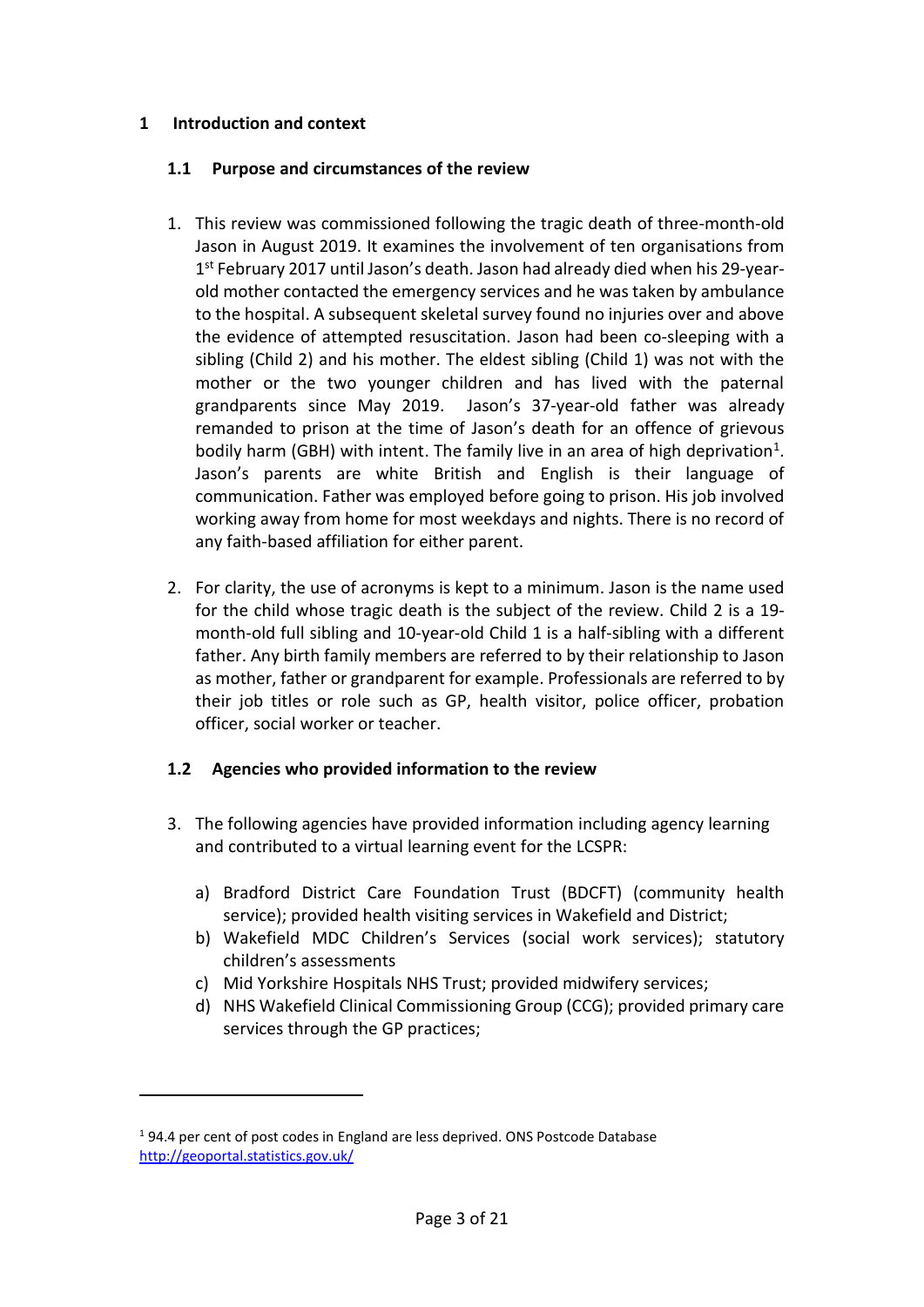- e) Primary school (unnamed to preserve the anonymity of Jason and his family);
- f) South West Yorkshire Partnership Foundation Trust; offered access to mental health services;
- g) West Yorkshire Police; involvement over several years about allegations of anti-social and violent behaviour, repeat offending, substance misuse, sexual abuse,
- h) West Yorkshire Community Rehabilitation Company Ltd; supervised father following his conviction for a drink driving offence in 2018 and was imprisoned in summer 2019 following a violent assault
- i) Yorkshire Ambulance Service who also provide the NHS 111 service as well as emergency services; had contact in February 2018 about mental health concerns when the response crew made a safeguarding referral about the children; attended a road traffic accident in 2018 when father was convicted of drunk driving and in January 2019 were called when the mother was assaulted by a member of the extended family.

## <span id="page-3-0"></span>**1.3 Family contribution to the review**

- 4. The parents were advised about the review and invited to provide information. The mother made no response. Father asked for a meeting with the report author at the prison but declined to have a discussion when the author visited him.
- 5. The parents were advised the review was due to be completed and have received copies of the final report ahead of publishing. Both parents chose not to provide any comment.

### <span id="page-3-1"></span>**2 Overview of information**

6. The family had contact with universal and specialist services over several years dating back to the childhood of both parents when both had been looked after in local authority care at different times. Both parents had adverse childhoods although much less information is recorded about the father. Jason's mother has presented with evidence of self-harm (cutting and overdoses), low mood and domestic abuse. She experienced traumatic experiences in her childhood and was the subject of a child protection plan as well as being looked after for several years. She experienced several disrupted placements in residential and foster care. Mother has difficulty in regulating her emotions and can be very aggressive and volatile; this occurred for example at GP surgeries, with housing officers and social workers as well as in the general community. She struggled at times with understanding and responding to the needs of Child 1 her eldest child. An example is the mother's insistence that Child 1 had ADHC (attention deficit hyperactivity disorder) and poor behaviour despite the school not observing any evidence of ADHC or particularly problematic behaviour compared to peers. Both parents used alcohol and drugs which aggravated and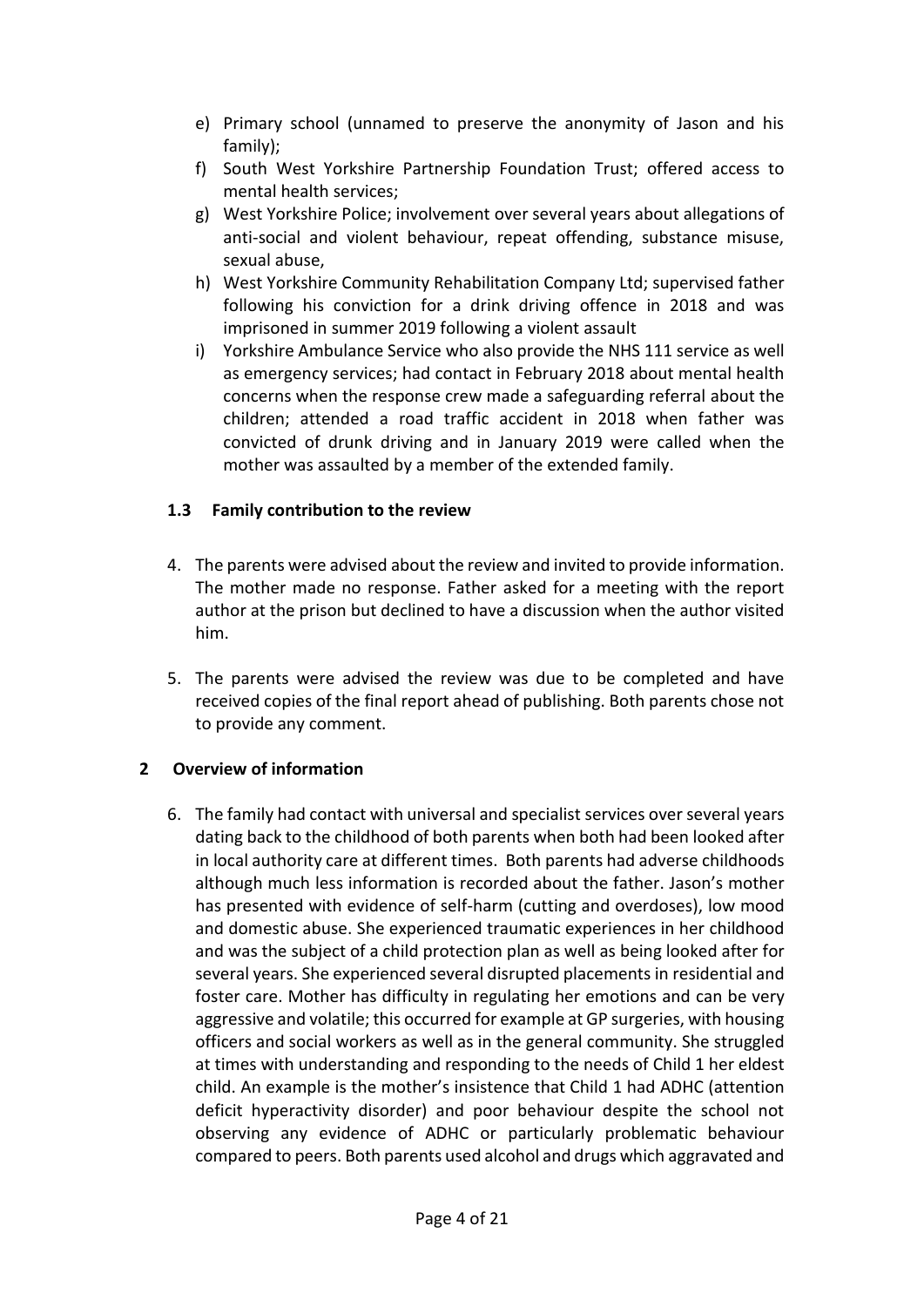contributed to incidents of significant antisocial and violent behaviour. Child 1 was subject to a child protection plan (CPP) between December 2008 and February 2010 due to concerns about emotional abuse. The case was closed to social work involvement when the CPP ended although very soon afterwards Child 1 was injured and there had been verbal and physical confrontations between mother and Child 1's father. There was a social worker assessment and the case was closed. In the summer of 2013 Child 1's school attendance was poor; this has remained a factor up to 2019 when Child 1 moved to the grandparents. There was the third assessment in 2015 and the Early Help Service were involved for a short time. In June 2015 mother received hospital treatment following an overdose. Following a short Child in Need (CIN) plan social work involvement was closed in 2015.

- 7. Child 1 became the subject of a further CIN (child in need) plan in March 2017 following a referral from the police in respect of domestic abuse and an assessment was completed by Children's Social Care (CSC) who closed their involvement when the assessment was finished and the CIN plan was stepped down to the Early Help Service through the HUB. The closure and stepping down was not discussed with other services.
- 8. In early February 2018, the school made a home visit; this was not the first and the school was regularly in contact with the mother and visiting the home in an effort for example to improve Child 1's attendance at school. The mother reported difficulties with managing Child 1's behaviour and persisted in her assertion that Child 1 had ADHD despite the school not seeing evidence of this in behaviour at school. From their contact with Child 1 and mother, the school had a range of information about the family's circumstances; mother was receiving anti-depressant medication through the GP and she acknowledged low mood; she also disclosed information that Child 1 was being used as a carer in the family for Child 2 and which was probably a contributory factor in Child 1's poor level of school attendance.
- 9. Less than a week after the home visit Child 1 told the school that she was worried that her mother might have self-harmed. The school visited the home and spoke with the mother who acknowledged having thoughts of self-harm but had no plans to do so. The mother described Child 1's behaviour at home as being a significant stressor. When Child 1 did not come to school the following day the school visited the home but could get no answer and therefore involved the police who gained entry to the property. They found drugs during their search for the mother and the children who were not in the house. Subsequent contact by phone established that the mother and the children were at the maternal grandmother's home. The only service to make a referral relating to the incident was the ambulance service who had been called to attend in anticipation of the police entry into the family home. None of the services requested a strategy meeting although CSC completed an assessment. The assessment was an opportunity to make enquiries with other services and to collate relevant history as well as the more recent concerns.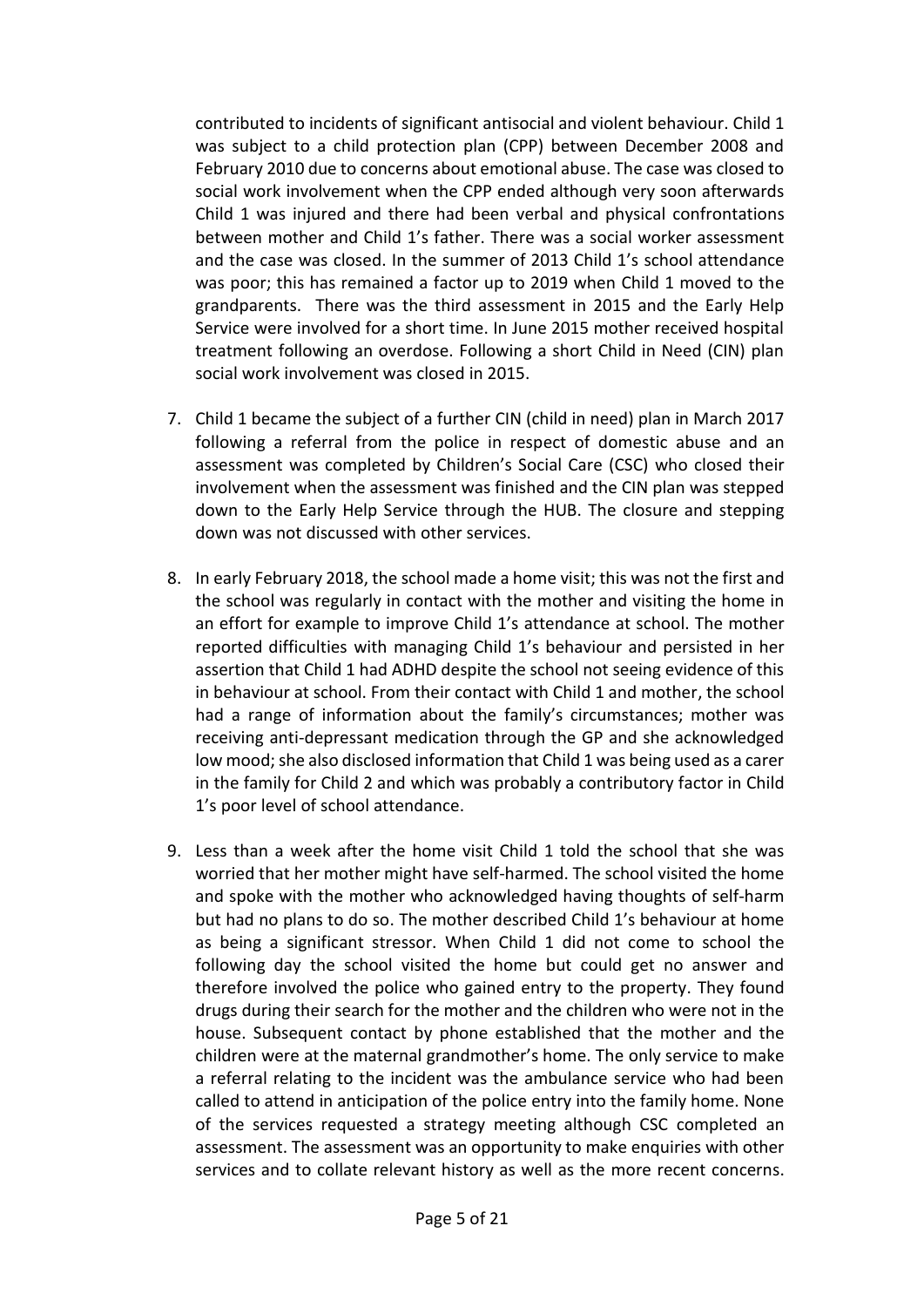This did not occur and is discussed later in the report. A combination of physical standards not causing concern, mother's lack of engagement and insufficient attention to the lived experiences of the respective children were significant factors in professionals not recognising the level of neglect. The assessment recorded Child 1's school attendance as good when it was a persistent concern.

- 10. The YAS made a second referral in April 2018 when they attended a road traffic accident (RTA) after the father had collided with another vehicle and tested positive when breathalysed. Mother and the children were in the vehicle with him. They had not been in any approved child restraint seating. The police did not make a referral. There were other incidents when for example father had assaulted a taxi driver in February 2018 and reports of drug dealing from the house were not reported.
- 11. In May 2018 the police received the first of what would be several further contacts from the local community reporting concerns about drug use and supply from the house. There were also complaints of intimidating text messages with a threat to harm from mother against people making complaints. Those contacts which did not result in any police checks as to where children were in the household did not result in any discussion in or referral to the MASH.
- 12. In May 2018 father began his 12-month community supervision order. There was contact from the probation officer to the social worker at the outset of the supervision; this included advising the social worker about planned work on binge drinking which was seen as a factor in his offending behaviour (having been convicted of drink-related motoring offence) and 1.1 work on the impact of domestic abuse on partner and children. The supervising officer identified from the first session that the father's relationship with Jason's mother and with previous partners had been characterised by domestic abuse. Father claimed he did not use drugs and that he had managed to move from being alcohol dependant to controlled drinking. Information was exchanged with CSC after the first session which ensured that CSC was aware of the court directed work and for CSC to inform the supervising officer that the children were known to CSC but were not subject to a child protection plan. There is no recorded evidence that the safeguarding concerns identified as part of the offender assessment were discussed with CSC and considered alongside their long history of contact with both parents and the children.
- 13. The police sent a copy of a DASH<sup>2</sup> risk screening to the MASH<sup>3</sup> in June 2018 after they responded to a report of the parents being intoxicated and fighting at the family home. This was triggered by an argument about how to handle the baby (Child 2). The DASH provided little detail about the incident.

<sup>&</sup>lt;sup>2</sup> Domestic abuse, stalking and harassment (DASH) risk identification and assessment tool

<sup>3</sup> Multi-agency safeguarding hub (MASH)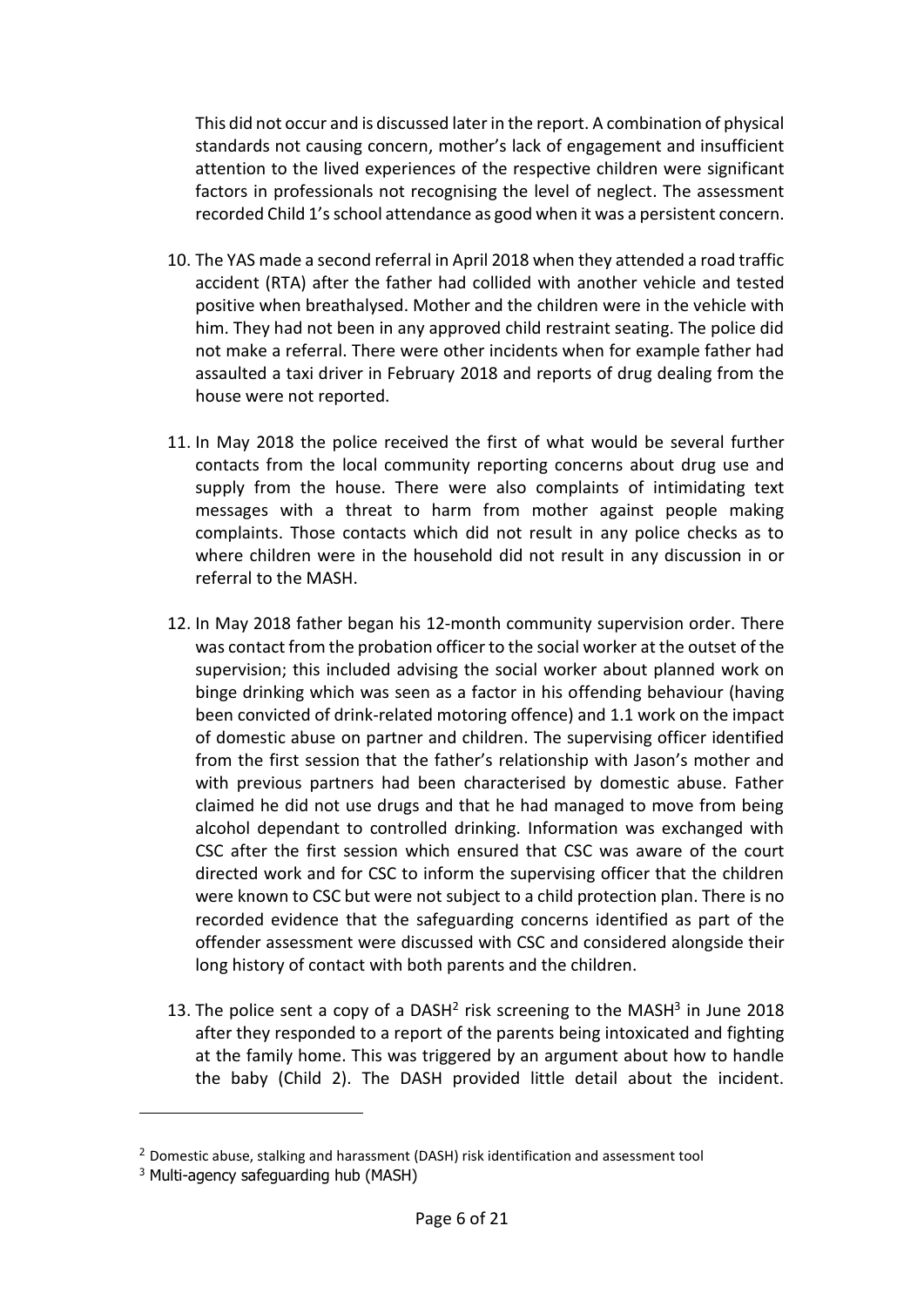Significantly, within the context of a review following the sudden death of an infant, the mother was asleep when the police arrived and could not be roused and the baby Child 2 was asleep on the bed beside her. Child 1 was worried that her parents would not wake during the night when the baby needed feeding. As discussed later in the report the use of substances and co-sleeping presented a very significant risk of harm to infants under six months; there was also evidence of potential emotional and physical harm to all the children as well as neglect. There was no strategy discussion requested by any of the services. There was a CIN meeting although the records do not confirm who participated. The police would not have been in attendance nor the GP; both of these services had significant and relevant information that should have informed a discussion about need and risk. The meeting resulted in a written agreement with the parents that they would not drink when the children were present and there would be no domestic abuse. The reliance on such a written agreement without any substantial exploration and understanding about what was driving the behaviours and concerns was ill-advised.

- 14. The police were still responding to incidents of aggression in the community. For example, in August 2018 there were reports from members of the public observing the parents having a violent confrontation outside a supermarket and a relative also raised concerns about another incident. Some of this information was treated as intelligence rather than being recognised as potential safeguarding concerns that should have been processed through the police safeguarding team and the MASH. The school also saw the father collect Child 1 from school when smelling of drink and the mother was also observed to be intoxicated when she was pregnant. This did not result in any follow-up action at the time.
- 15. Although a follow-up CIN meeting was told that Child 1's attendance at school was 89 per cent, was working below expected age and ability levels and was displaying difficulties in concentrating and seeking attention, CSC planned to appropriately step down to universal services.
- 16. The mother continued consulting the GP about her low mood and was regularly seeking to have her medication of Tramadol increased. The GP made a referral to the IHBTT<sup>4</sup> in late summer 2018; the referral was declined by the service because the mother's symptoms did not meet the levels of concern and need for a service intended to respond to patients with evidence of developing more severe mental illness.

<sup>&</sup>lt;sup>4</sup> The intensive home based treatment team (IHBTT) provides assessment and treatment to adults who are experiencing the onset of, or relapse of severe mental distress. The service provides a gatekeeping role to inpatient services, signposting people to appropriate services, facilitating and coordinating admission to hospital where necessary.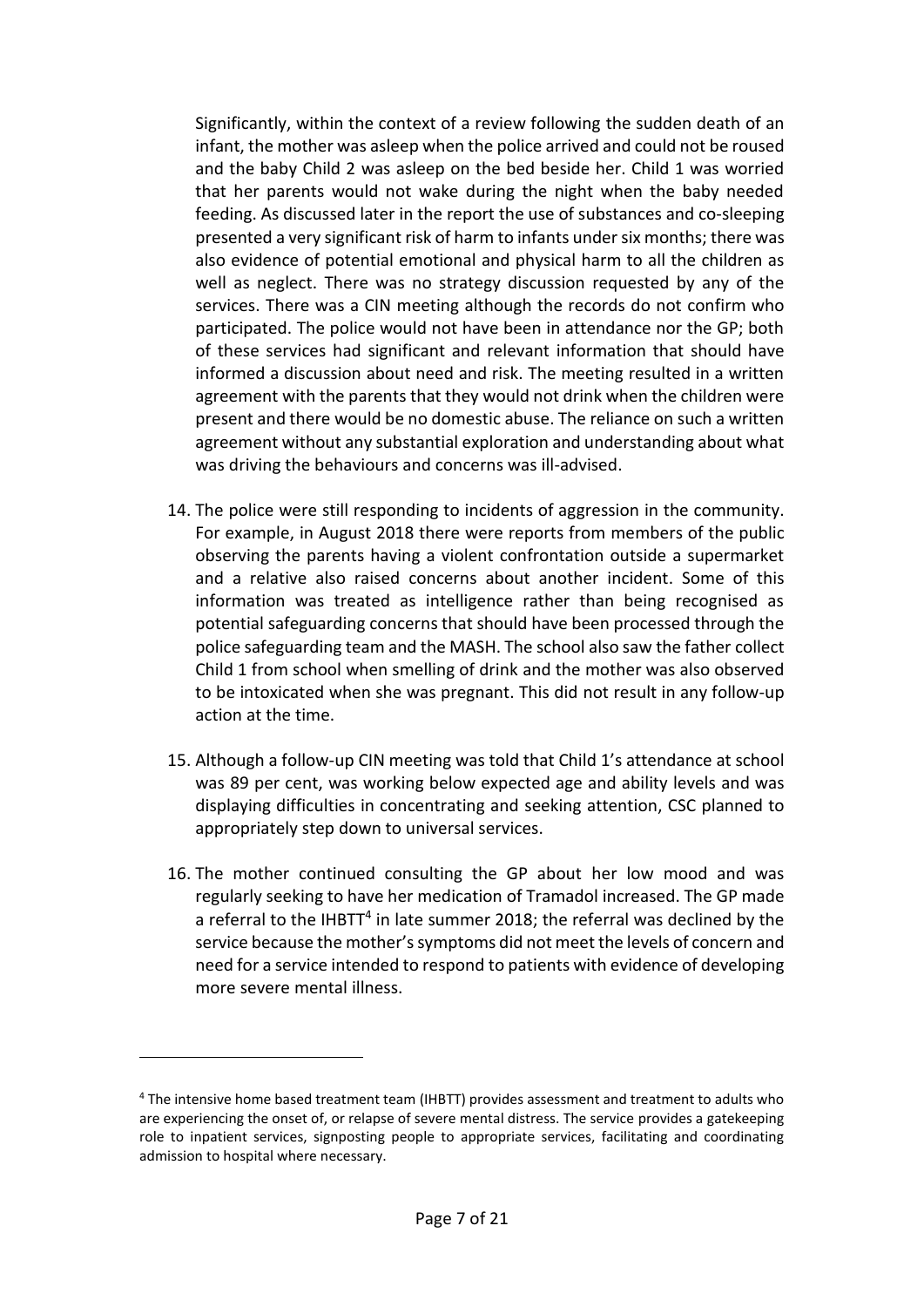- 17. In late September 2018 mother was admitted to the hospital via the ambulance service with severe abdominal pain. She admitted drinking heavily and had been looking after the children on her own. The ambulance service described the house as smelling of cannabis. No referral was raised by the ambulance service or by the hospital. The information was sent to the GP but there was no discussion at a GP practice safeguarding meeting<sup>5</sup>. The use of alcohol and cannabis with the prescribed medication including Tramadol and sole care of the children had safeguarding implications including safe sleeping. It is a significant point of learning given that at about the same time CSC believed that the mother was complying with her agreement to not be drinking while the children were with her.
- 18. In the first half of October 2018, there were two incidents when the parents displayed very extreme levels of verbal aggression to housing staff who were showing a property for the family to rent (the family were living in temporary accommodation). Mother, in particular, showed very little self-restraint and they continued arguing with each other outside the property. Although the incidents were reported as abuse of housing staff there was no discussion within the housing service or with the MASH about the potential safeguarding issues given the uncontrolled behaviour being witnessed by a child. Around the same time, the police had been called to deal with an argument at the family home and although a DASH was completed it provided little detail and there was no discussion in MASH to consider the pattern of call outs and other concerns about the family.
- 19. The health visitor also reported that the mother was very frantic and aggressive in her speech during a home visit in late October 2018. There was no discussion with the GP practice about whether for example the behaviour was a symptom of psychological or psychiatric distress or related to the use of substances; the health visitor along with other health professionals did not have anything like a complete picture of the substance misuse. The health visitor contacted CSC to speak with the social worker although it was not for another two weeks in mid-November 2018 that the social worker and health visitor were able to speak by phone. The case was closed to CSC in October 2018.
- 20. The midwife booking in early November 2018 with Jason's pregnancy included a discussion about the maternal family's history of mental health and anxiety. None of that history was disclosed or explored in assessments by CSC and was

<sup>5</sup> Monthly dedicated GP safeguarding meetings throughout the year should include a GP who is the safeguarding lead for the practice (or their deputy), the link health visitor and midwife. The meeting should not be restricted to children subject of a child protection plan but an opportunity to review patients about whom there are concerns (or family member concerns). This can be further informed by interrogation of the patient IT system. Good practice would place a record of any discussion on the patient record for a health professional to read during a patient consultation.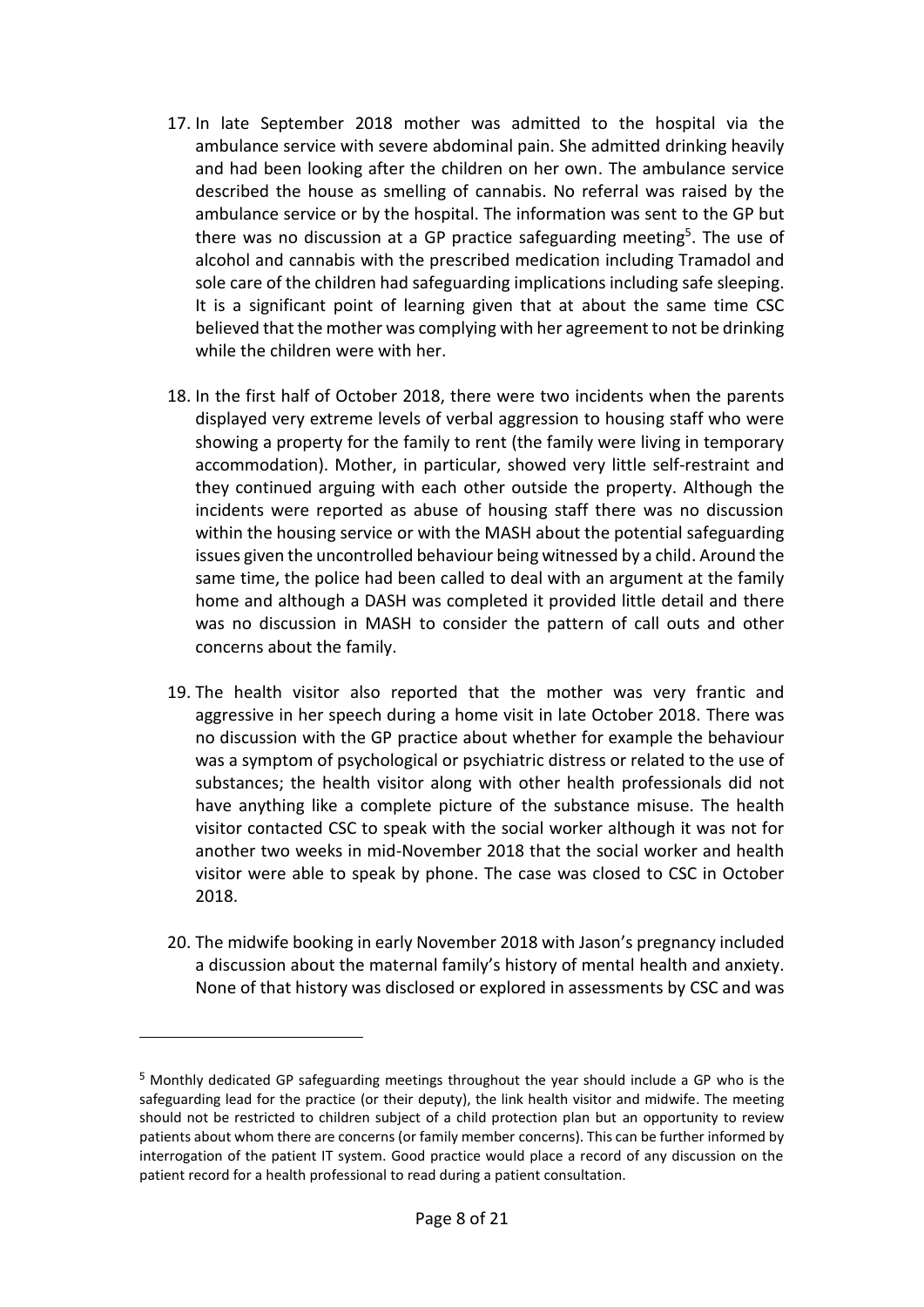not referred to in the referral to CSC that was made for a pre-birth assessment for example.

- 21. In November 2018 there were several anonymous referrals to CSC from people in the community who knew the family. The referrals described concerns about physical assaults on Child 1, use and supply of drugs from the family home and anti-social behaviour. There was not a strategy discussion to discuss any of the referrals which represented allegations of criminal and safeguarding concerns. A social worker discussed concerns with the mother who interpreted them as the malicious gossip of an ex-friend who would subsequently report being the target of the mother's concerted and abusive texting. The mother, in turn, made a complaint to the police that the person was harassing her. Case recording by the social worker in December 2018 described the allegations made against the mother as malicious and the Early Help Service was asked to provide support.
- 22. An assessment, the third since 2017 and the sixth since CSC had first become involved with any of the children in 2009, again relied on the parents agreeing not to use alcohol when with the children and that there would be no domestic abuse. There was little evidence of direct or indirect input of information or analysis by any other professional outside of CSC.
- 23. The closing summary included significant inaccuracies; it asserted that there were no health concerns although there was a recent history of Child 2 needing hospital assessment and treatment and the mother had enduring mental health needs of low mood and were prone to thoughts of self-harm. There was no mention of Child 1's school attendance or attainment and interaction at school. Child 2 was described as 'not presenting with any emotional or behavioural issues because of their young age'. The parents were described as accessing community resources. It was an optimistic description that was not based on accurate and verified information but reflected what the mother was describing.
- 24. In February 2019 the midwifery service requested a pre-birth assessment which was declined by CSC at the beginning of March 2019. The referral was a one-sentence request for the pre-birth assessment.
- 25. In late March 2019, the midwifery and GP services were told in a letter about the outcome of a single point of access (SPA) referral to the mental health service. The letter described the mother's disclosures about trauma in her childhood that included physical and emotional abuse by her parents and been removed from their care at the age of ten. She reported having multiple placements including residential homes. With the benefit of hindsight offered by this review, some discrepancies are highlighted about the mother's ability to respond to the needs of her children. During this SPA assessment, she cited her children as protective factors yet one of her increasing stressors had been identified as her daughter Child 1 and her reported ability to 'press mother's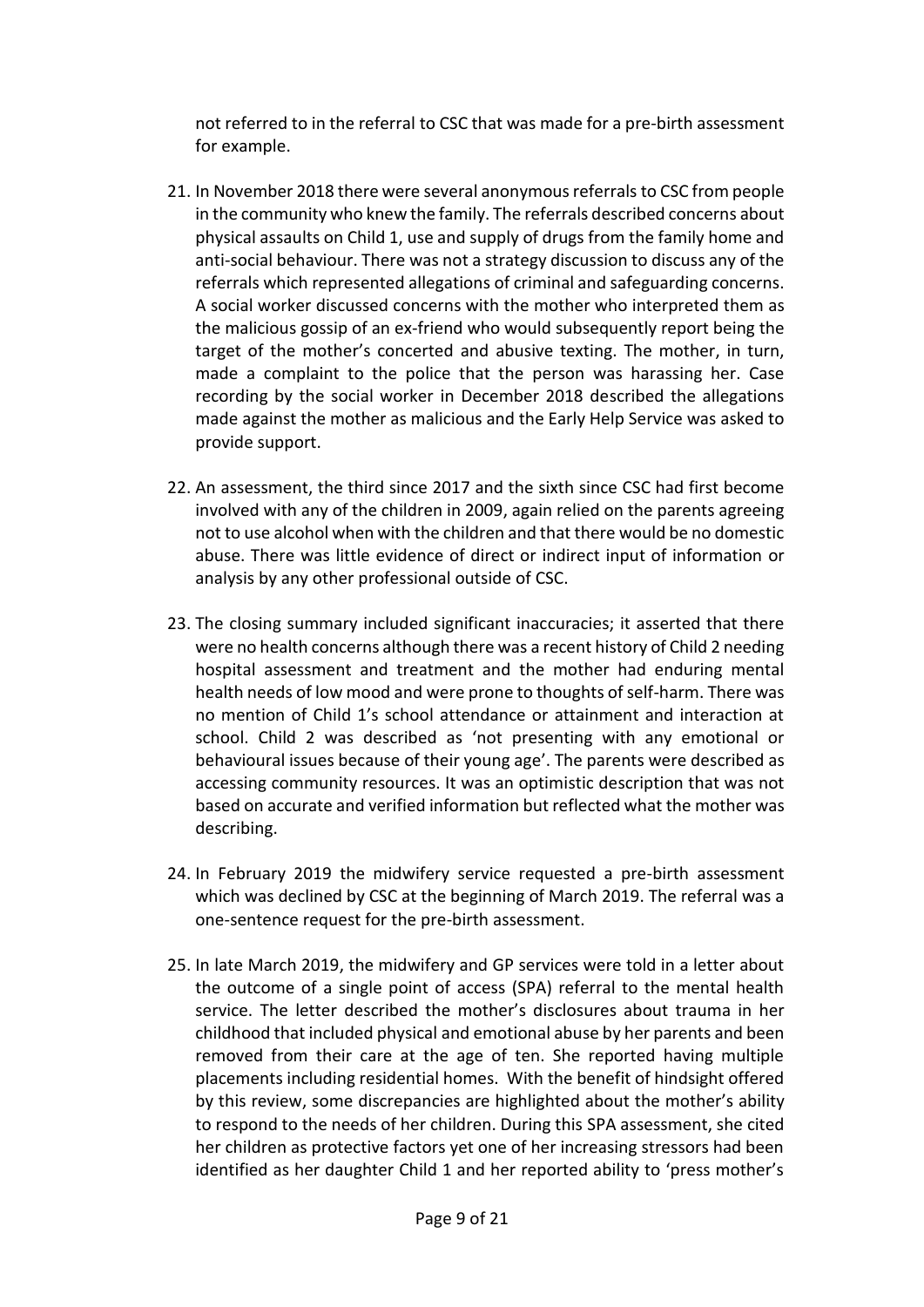buttons to initiate a reaction. The information was not discussed at a GP safeguarding meeting and CSC was not aware of the consultation or the disclosures until much later. A follow-up session with the psychologist identified increasing stressors in the mother's life and that she wished to have support. This was not followed up in letters to the GP or the MASH.

*26.* It was not until an initial child protection conference in June 2019 discussed information from the services participating in this review that the full picture of what life was like for any of the children began to be understood more completely. The quoting of an individual professional or from recorded minutes is not a practice encouraged in a review such as this. However, in this case, the words of the chair of the conference in the record of the ICPC that summarised what had happened at that meeting deserve including:

"*It has become clear at the meeting today based on all information shared that there are multiple issues which may be impacting on mother (sic) and father's (sic) ability to parent their children safely and meet their needs appropriately long term. We have heard extensive evidence of substance and alcohol misuse, domestic violence, parental mental health issues, criminal and anti-social behaviours and chaotic family functioning. It is extremely worrying that despite the level of social work involvement over the years that all of this information was only learned by professionals involved today at the conference. Although it was a single incident criminal allegation that led to the conference today, professionals must not be side-tracked and realise that there a multitude of issues which expose all three children to a combination of risks. Alongside police history about both parents, Child 1's (sic) presentation, poor school attendance and the missed health appointments have been discussed as well as the history of disguised compliance from mother who has historically used lots of different ways to detract professionals involved from the issues that are impacting on parenting capacity and causing a risk of harm to her children. Such tactics include numerous complaints about professionals and requests for changes of professionals being upheld. It is extremely important that this is considered in future assessment and planning and the children's needs always remain the priority and the focus of assessment and intervention".*

27. Even at this initial child protection conference and for several weeks after there were people who still did not share the level of concern expressed in the summary of the conference chair. Jason and Child 2 were made the subject of a child protection plan because of neglect in the face of opposition from some professionals who later challenged it without success.

### <span id="page-9-0"></span>**Research and national learning relevant to the review**

28. The sudden unexpected death of an infant (SUDI) which is also referred to as sudden infant death syndrome (SIDS) was relatively common in the 1980s, affecting about 1 in 500 live-born infants. Recognition of the importance of the infant's safe sleeping position led to a dramatic fall in the rates of SUDI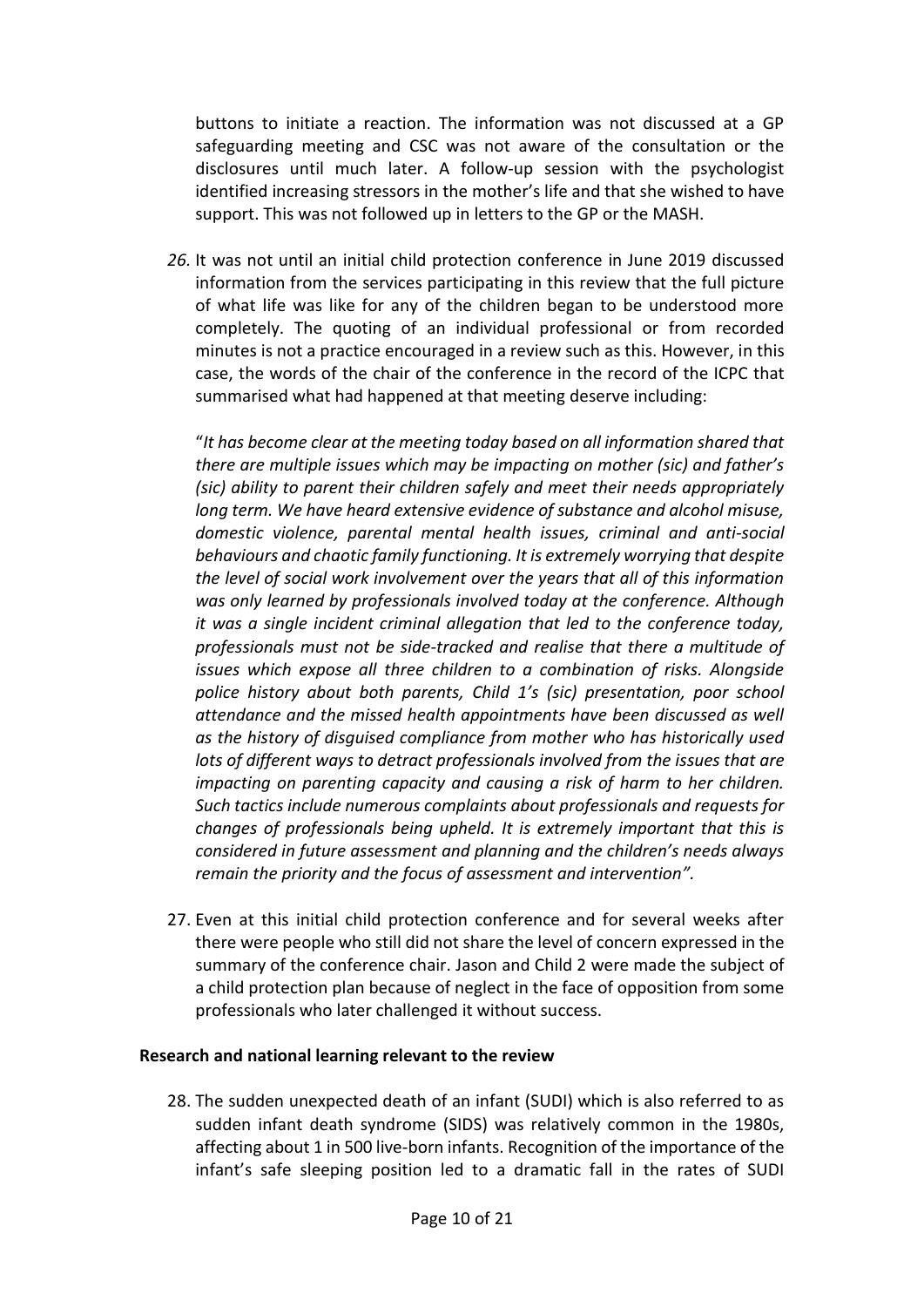throughout the world. Presently, less than one in every 2,000 babies in the UK dies from SUDI. Almost nine out of ten (88 per cent) SUDI deaths happen when the baby is six months or less<sup>6</sup>. Of the babies who die whilst sharing a bed with an adult, 90 per cent died in hazardous sleeping conditions. There is an adult who has recently consumed alcohol, they or a partner smoke, have taken drugs that cause drowsiness and/or the baby was a premature birth or weighed less than 2.5kgs at birth<sup>7</sup>. These are factors present in this case. SUDI is still a leading cause for infant mortality in the UK despite the significant reduction in cases since the 1990s.

- 29. The National Institute for Health and Care Excellence (NICE) Guidelines for postnatal care<sup>8</sup> recommend that parents should be made aware of the associations between co-sleeping and SUDI and be informed that the risks from co-sleeping may be greater when parents smoke or consume alcohol or drugs, or where babies are born with low birth weight or premature. This reflects the practice shown by midwifery and health visiting services in this case.
- 30. As the incidence of SUDI has declined the association with social deprivation has become more marked. For example, in Avon in South West England, during 1984-88, 23 per cent of SUDI occurred in the 10 per cent most deprived communities, whereas by 1999-2003 this had risen to 48 per cent of SUDI cases<sup>9</sup>.
- 31. Factors associated with an increased risk of SUDI;
	- a) Co-sleeping after alcohol or drugs have been consumed are a significant risk<sup>10</sup>; was observed and recorded by the police although sleeping arrangements were not seen by most services;
	- b) Unsafe sleeping positions (prone or side);
	- c) Smoking; both parents smoked;

<sup>6</sup> <https://www.lullabytrust.org.uk/safer-sleep-advice/what-is-sids>

<sup>&</sup>lt;sup>7</sup> Safer Sleep: saving babies lives a guide for professionals <u>https://www.lullabytrust.org.uk/wp-</u> [content/uploads/Safer-sleep-saving-lives-a-guide-for-professionals-web.pdf](https://www.lullabytrust.org.uk/wp-content/uploads/Safer-sleep-saving-lives-a-guide-for-professionals-web.pdf)

<sup>8</sup> National Institute for Health and Care Excellence. Addendum to clinical guideline 37, Postnatal Care: Routine postnatal care of women and their babies. UK: National Institute for Health and Care Excellence, 2014.

<sup>9</sup> Blair PS, Sidebotham P, Berry PJ, Evans M, Fleming PJ. Major epidemiological changes in sudden infant death syndrome: A 20-year population-based study in the UK. Lancet. 2006; 367(9507):314-19. https://doi.org/10.1016/S0140-6736 (06)67968-3. [PubMed]

<sup>&</sup>lt;sup>10</sup> Blair, P. S., Sidebotham, P., Evason-Coombe, C., Edmonds, M., Heckstall-Smith, E. M., and Fleming, P. (2009). 'Hazardous cosleeping environments and risk factors amenable to change: case-control study of SIDS in south west England'. *BMJ, 339, b3666.*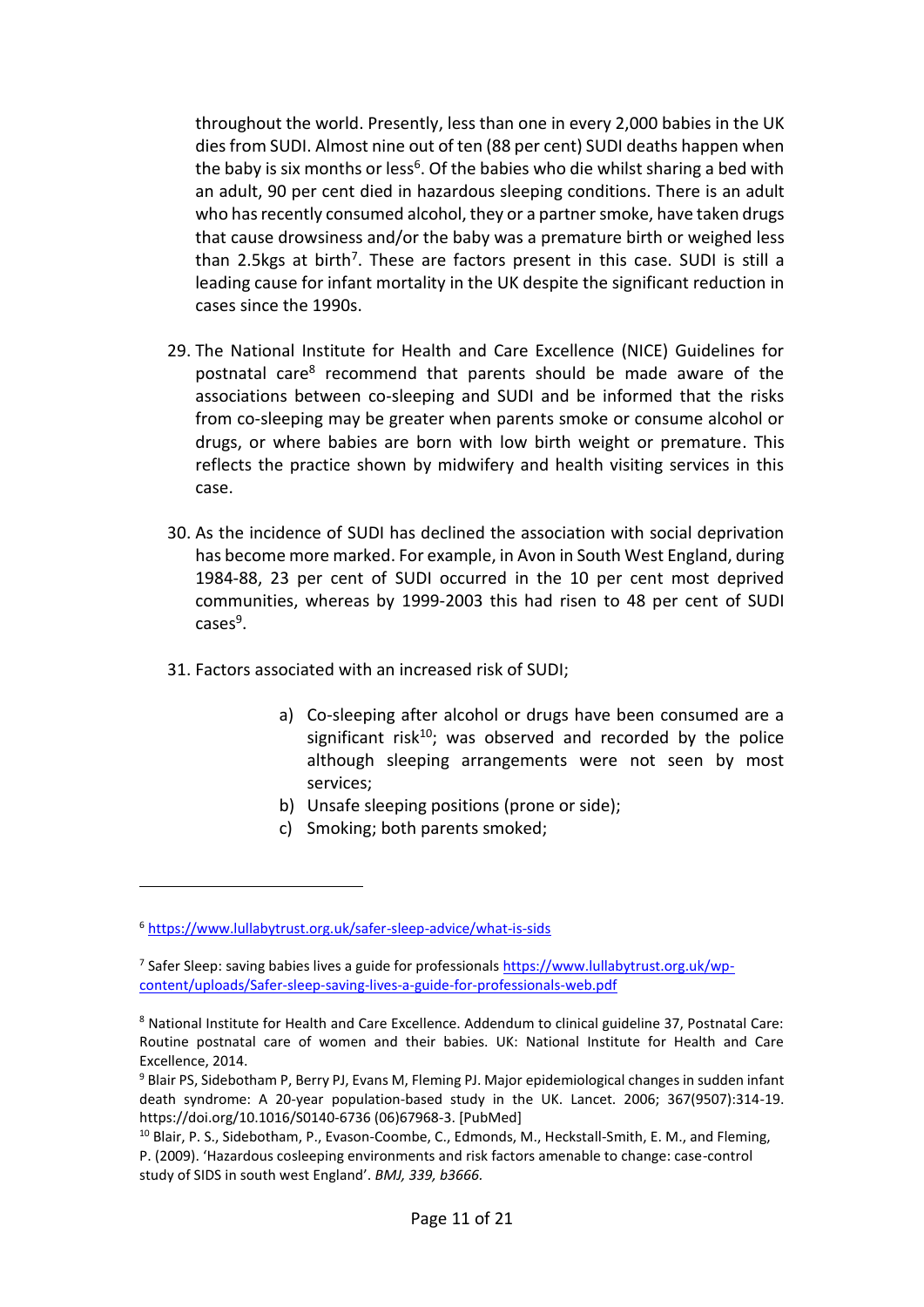- d) An unsafe sleeping environment with particularly high-risk circumstances being co-sleeping, temperature and overwrapping, loose bedding and mattresses, keeping head covered; not commented upon;
- e) Use of alcohol or drugs during pregnancy; mother denied but was using alcohol and drugs;
- f) Poor ante-natal care.
- 32. There is an overlap with other sources of risk such as abuse and neglect which is reflected in this case and the findings of the Child Safeguarding Practice Review Panel's report<sup>11</sup> published as the review was being completed.
- 33. Factors that contribute to effective work with families experiencing higher levels of difficulty and adversity include;
	- a) A dedicated worker who can build a relationship; this was not achieved in this case;
	- b) Practical hands-on approach; offered through the Early Help Service as a step down from social work involvement that did not recognise the level of neglect;
	- c) A persistent, assertive and challenging approach; was not achieved and when there were some attempts mother was able to block it;
	- d) Considering the family's circumstances as a whole; not achieved in this case;
	- e) Common purpose and agreed action; was not achieved in this case; the ICPC in June 2019 was the first occasion when a multiagency discussion of all services took place but still did not reflect a common purpose until some weeks later.
- 34. Adverse childhood experiences (ACE) describe things that cause harm during childhood and into adulthood. It encompasses abuse including neglect, domestic abuse in the household, mental illness and problematic substance misuse of a parent or carer. Experiencing ACEs as well as experiencing hate crime, community violence or not having supportive adults exacerbate longerlasting damage and is sometimes referred to as 'toxic stress'.
- 35. Adults who have experienced significant ACEs in their childhoods are more likely to present with a range of needs and difficulties such as poor learning and employment records, illness and substance abuse and have an influence on how they meet the needs of their children which can bring them into

<sup>&</sup>lt;sup>11</sup> The Child Safeguarding Practice Review Panel (2020) Out of routine: A review of sudden unexpected death in infancy (SUDI) in families where the children are considered at risk of significant harm, London, HMSO. Available from

[https://assets.publishing.service.gov.uk/government/uploads/system/uploads/attachment\\_data/file/](https://assets.publishing.service.gov.uk/government/uploads/system/uploads/attachment_data/file/901091/DfE_Death_in_infancy_review.pdf) [901091/DfE\\_Death\\_in\\_infancy\\_review.pdf](https://assets.publishing.service.gov.uk/government/uploads/system/uploads/attachment_data/file/901091/DfE_Death_in_infancy_review.pdf) [Accessed 30th July 2020]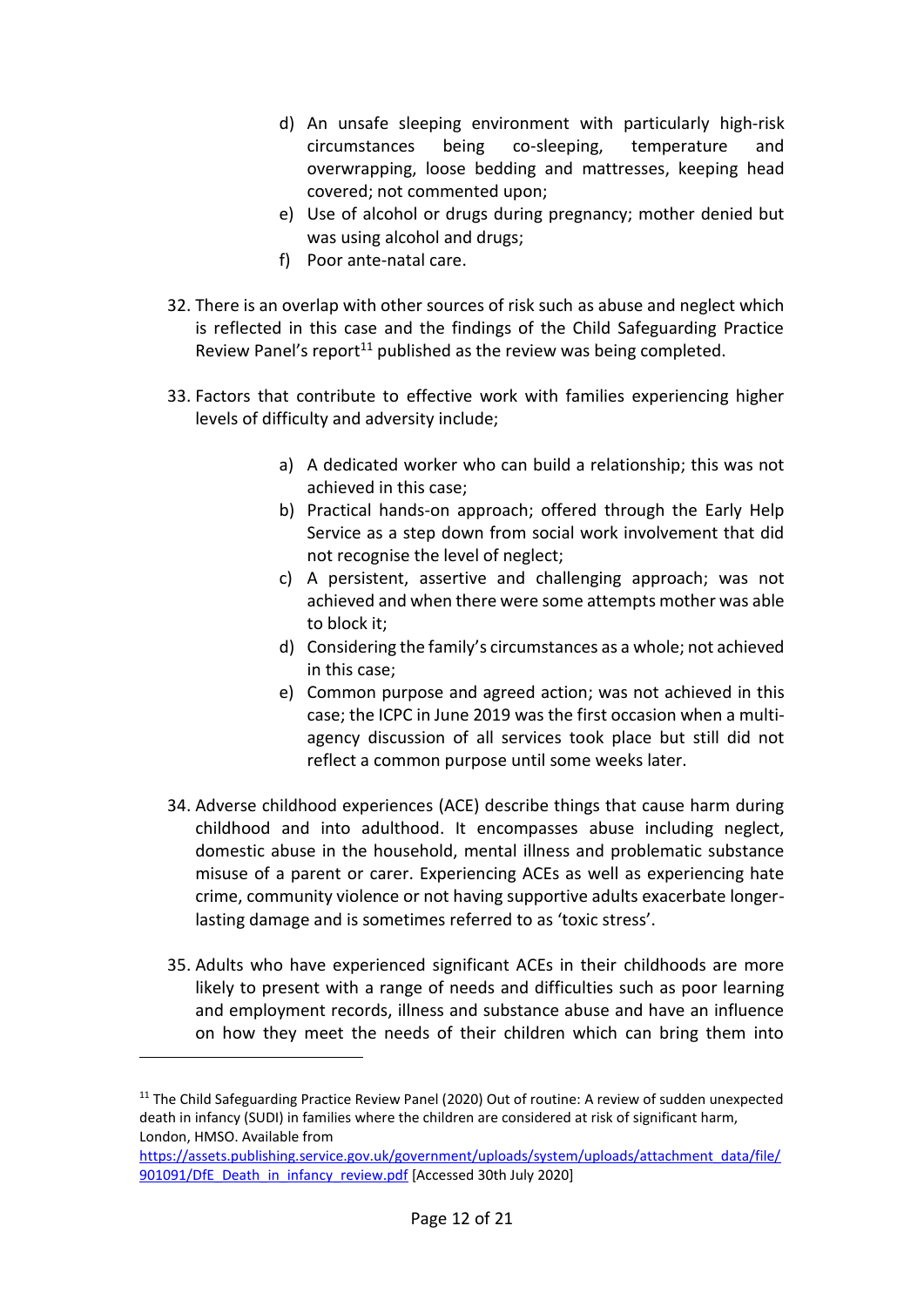conflict with people and services focussed on safeguarding children. There is no recorded evidence that the evidence of significant ACEs in the history of both parents was considered and explored in education, health and social care assessments with the family.

- 36. Resistance to professionals demonstrated by parents is a common theme in reviews over many years. It is behaviour manifested in different ways including open hostility, 'disguised compliance' and sabotage<sup>12</sup>, and is a significant obstacle to establishing more open and effective relationships. Although there can be particular reasons such as a fear of losing children to care that can drive the behaviour it is often a manifestation of parents who have had poor cumulative experiences as children and adults. The co-existence of poor physical and mental health, substance misuse that can be denied or disguised as seems to have happened in this case, poverty, learning difficulties and domestic abuse are factors that contribute to inconsistent parenting and disorganised lifestyles that are harmful to children. It leaves parents with difficulty in controlling their emotions and problems for the parent in providing adequate emotional care for their children. It is why good taking a good history is important when completing an assessment, something which is not evident in this case.
- 37. Interventions by health and social care services, in particular, have to develop responses that can help adults address the impact of an adverse childhood experience and prevent children from suffering harm. This has implications for how assessments of parents and children are completed and for encouraging greater curiosity and routine enquiry by people such as primary health care professionals and for providing access to appropriate help which can include trauma-informed care.

### <span id="page-12-0"></span>**3 Summary of learning from this local child safeguarding practice review**

38. There was poor sleeping practice at the time of Jason's death despite the repeated advice provided by the health visiting and midwifery services. There was a high reliance on the parents implementing the advice and guidance being given including when subsequent examples of unsafe practices showed this was not being followed. This case shows that some parents have difficulty assimilating and consistently following the advice and are the circumstances under which children's needs are neglected. The way that parents respond to the needs of their children is influenced by many factors including their childhoods. Parents who have experienced unstable or adverse childhoods can mean that they have learnt to just focus on their own needs because they have learnt not to depend on others. They can exhibit the disorganised neglect

<sup>&</sup>lt;sup>12</sup> Reder, P. Duncan, S. and Gray, M. (1993) Beyond blame: child abuse tragedies revisited. London: Routledge.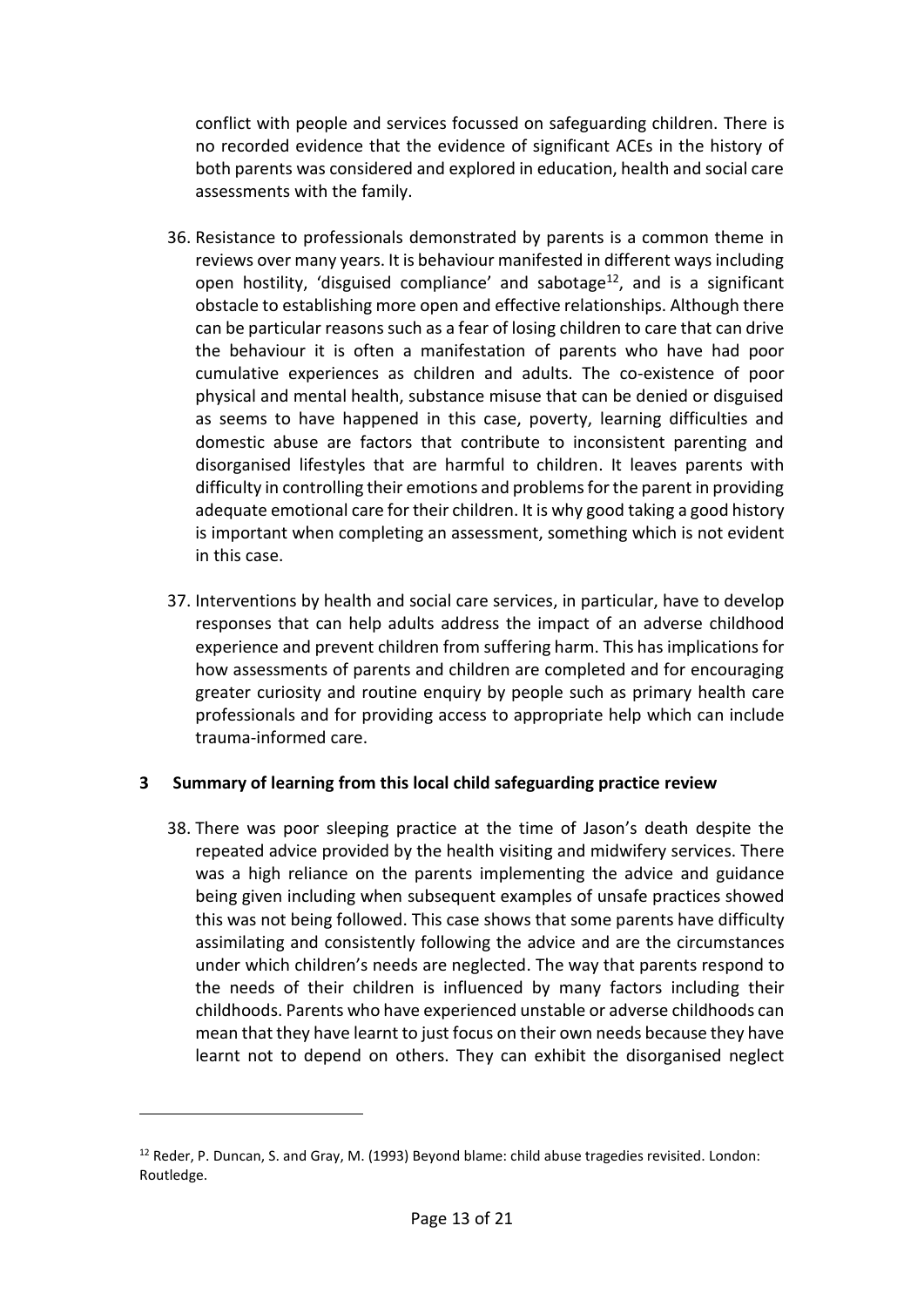described by Horwath and others<sup>13</sup> that is driven predominantly by emotion which as in this case can be exacerbated by the influence of alcohol or drugs. Their needs take precedence over anybody else including their children. Although there may be occasions when the needs of the parent and the child converge there will be other times when that is not the case. It is behaviour that can be perplexing and provide false positives and assurances when for example discussing safe sleeping or an agreement to stop drinking. If the parent is more focused on their own emotions and needs their attitude for example to where their children sleep will be inconsistent and lack routine.

- 39. The neglect and risk of emotional and physical harm, in this case, were not sufficiently recognised by any service largely because the information was processed as single separate events or incidents. The issue of cumulative risk of harm when different parental and environmental risk factors are present in combination and over extended periods is an issue identified in serious case reviews for several years. It applies particularly to domestic abuse, parental mental ill-health, and alcohol or substance misuse as well as adverse childhood experiences. Most of the services worked without enough knowledge of the family's history. For example, the child protection conferences relating to Child 1 in 2009 described the care history of the mother as a child, the difficulties she had with substance abuse and anger. It was a behaviour that continued during events up to 2019. CSC and the 0-19 service (as well as the other services such as school) did not use a chronology. The extent of involvement by services such as CSC over many years beginning with both parents in their childhoods was largely hidden. The absence of multi-agency discussion and decision making at the point of referral or before case closure is significant. The development of a multi-agency pregnancy liaison and assessment group (MAPLAG) postdates the events examined in this case; it provides a multiagency forum and opportunity for coordination although its current remit would not include a mother who is not declaring current substance misuse.
- 40. Safeguarding work represents a challenge and can present issues and difficulties that contribute to less effective practice. These can range from professionals becoming overwhelmed by the intractability of difficulties that a particular family presents; becoming intimidated by the aggression or behaviour of an adult or be misled by the apparent cooperation and compliance. None of the services has described their various staff as ever being overwhelmed although it is self-evident that the scope of difficulties that the family faced extend beyond the capacity of any single person or agency to address. The level of need and risk presented by the family needed a wellinformed multi-agency response that was led effectively and could provide intensive involvement and work. Mother made complaints against

<sup>13</sup> [http://www.safeguardingshropshireschildren.org.uk/media/1250/j-horwath-working-with-child](http://www.safeguardingshropshireschildren.org.uk/media/1250/j-horwath-working-with-child-neglect-during-the-covid-19-pandemic.pdf)[neglect-during-the-covid-19-pandemic.pdf](http://www.safeguardingshropshireschildren.org.uk/media/1250/j-horwath-working-with-child-neglect-during-the-covid-19-pandemic.pdf) Accessed on 20th July 2020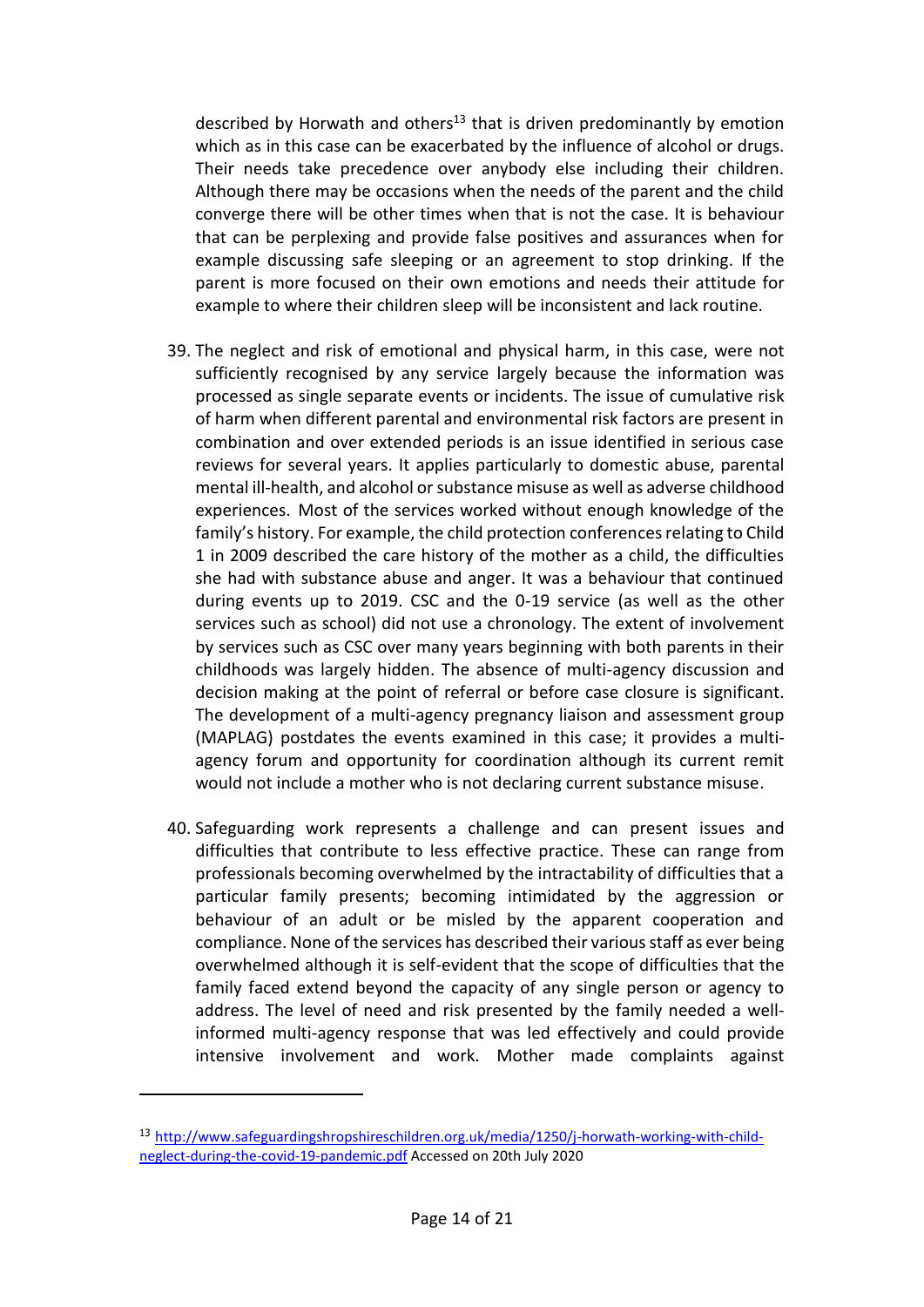professionals when she felt they were beginning to challenge and show curiosity about what was happening.

41. Despite the level of difficulty and long-term indicators about neglect, this was a family where help and support were largely episodic and focused on responding to specific incidents, not all of which got the level of response that would be expected and was hampered for example by not using strategy discussions between services. There was insufficient coordination or a sense of common purpose. When a statutory assessment was completed it was largely conducted as a single agency activity by CSC. Decisions by CSC to step down their involvement for example in January 2019 from CIN to involvement by the Early Help Hub was accompanied by the 0-19 service stepping down their level of contact to a universal service offering on the basis that the services did not have safeguarding concerns. The school nursing service likewise stepped down to a universal service level for the eldest child.

## <span id="page-14-0"></span>**4 Assessment of systemic or underlying reasons for what happened**

- 42. These include:
	- a) **Seeing the world of the child through their eyes** and giving them **a voice of influence** in enquiries, assessment and decision-making; reflecting upon and asking about the impact the behaviour of the parent has on the child is important for a child of any age; silence or the absence of any disclosure is not evidencing that all is well; children who are too young to have language can still provide important information to people with an understanding of age-related child development who spend enough time with parents and child can observe the interaction of parents with their children and show curiosity; for example about Child 1 being used as a carer for younger siblings and a potential factor in the poor school attendance; Child 1's need for adult attention; children witnessing extreme levels of abusive behaviour;
	- b) **Chronology and history** that gives context to single incidents; seeing and understanding the complexity and significance of history and cumulative harm eluded professionals until the child protection conference in the summer of 2019; even at that stage some people could not see the significant harm being done to the children through the emotional abuse and neglect and risk of physical harm; a student social worker had collated a chronology in March 2017 but the significance of the history was not sufficiently understood at the time and it did not draw information from other services; this is not a criticism of the individual student social worker and it was the only time a chronology was collated;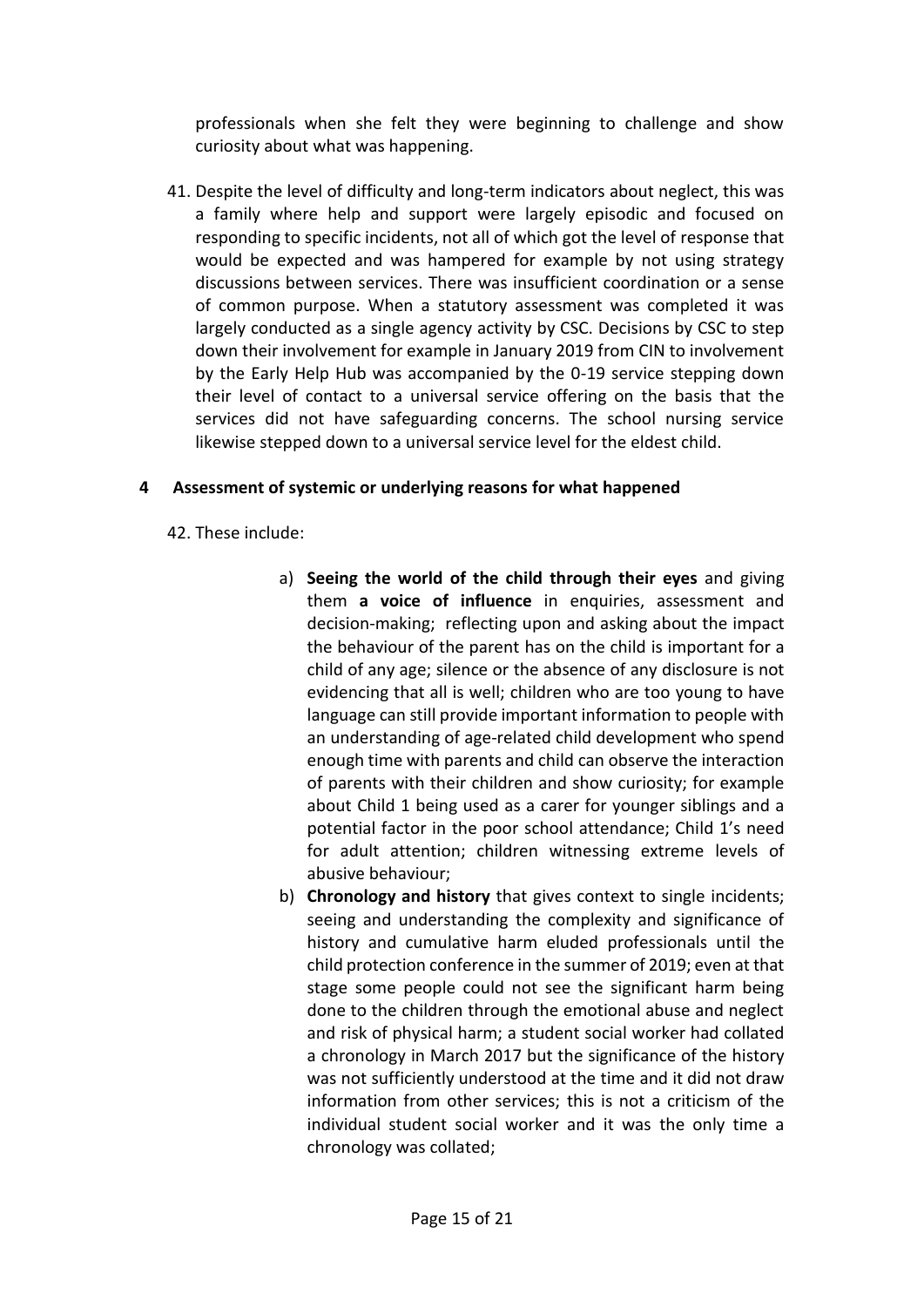- c) Using **multi-agency systems for processing and discussing safeguarding concerns** about children including MASH that include the police and GP in multi-agency discussion of risk such as occurred at the child protection conference in June 2019; the systems would have been relevant such as the incident of domestic abuse in June 2018 that resulted in the oldest child being injured was not discussed in a strategy discussion or subject of specific child safeguarding enquiries and assessment; although the police requested a strategy discussion there was no escalation or referral when there was no response from CSC; this was in part reflected by the organisational stress that was having an impact in CSC but it also indicates organisational passivity on the part of other services who did not escalate concerns to more senior managers or within the MASH; there were occasions at school, at the GP, within the police and social care as well as in MASH to recognise and respond appropriately to evidence of concerns; some important safeguarding information was not reported to the police and social care;
- d) **Developing relationships of support for families**; high levels of complex need and vulnerability are less likely to be understood enough through single or time-limited home visits; people who have the time to develop an understanding of underlying history and issues and to build a relationship of trust are more likely to provide effective help; underestimating the level of need contributed to the family not being encouraged to use a children's centre for example; relationship-based and practical work with families dealing with multiple challenges needs to be well-grounded in systems of professional support and safeguarding practice; the early help service was the only service attempting to provide practical hands-on assistance but did not recognise important indicators of risk; some of this was missed by other people as well;
- e) **Being curious** enough about finding out the underlying drivers for concerns and risk<sup>14</sup>; the verbal and physical violence, emotional and psychological difficulties and the use of substances were not just markers of an anti-social lifestyle that represented a risk for children; the deep-rooted implications of the parents' adverse childhoods; these are not easily addressed or amenable to exhortations to behave better and to keep to agreements; not understanding the significance and implications of history undermines developing more effective help;

<sup>&</sup>lt;sup>14</sup> It is acknowledged that the CRC offender risk assessment did explore and record drivers but it was not used in any multi-agency or other services assessment.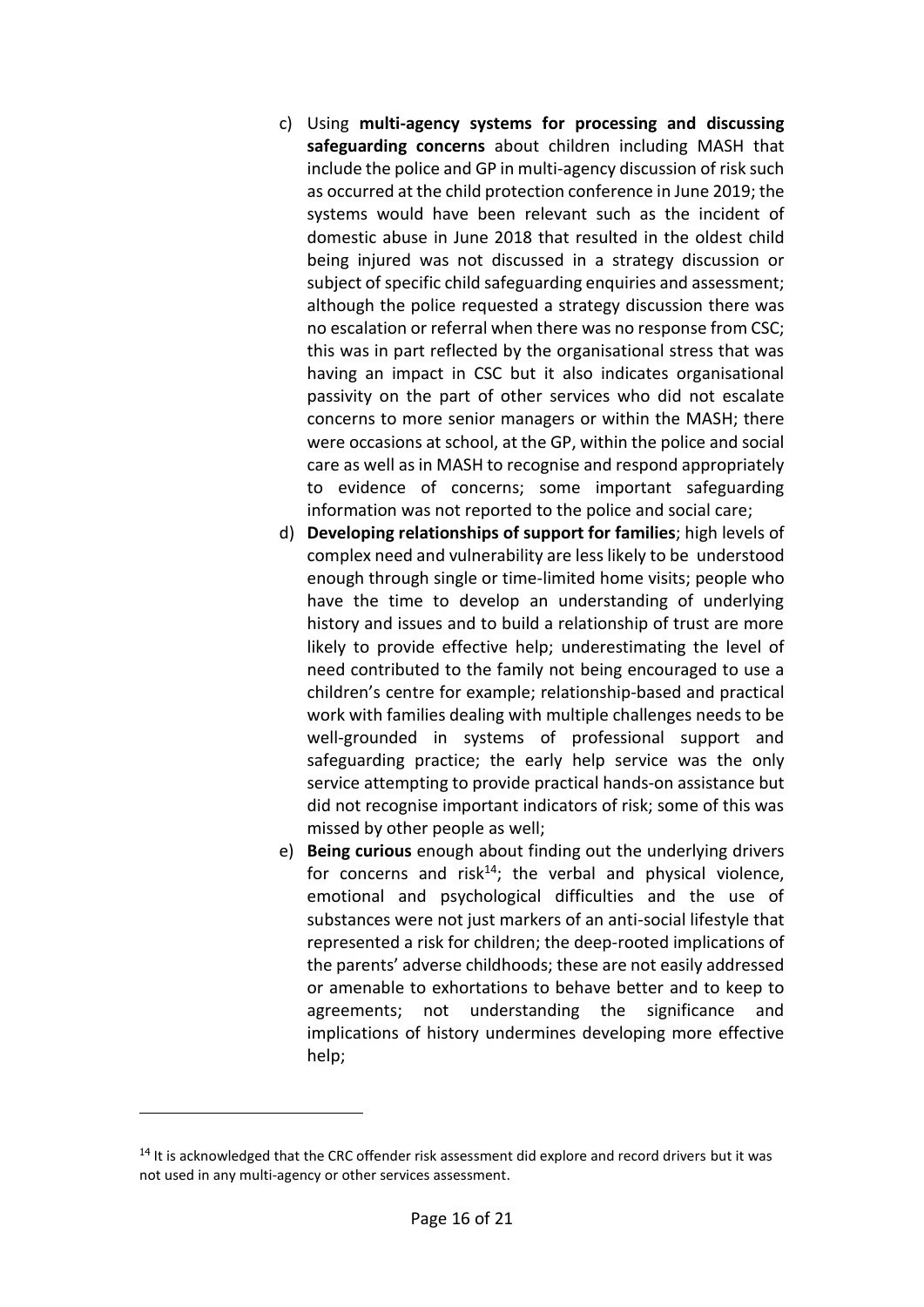- f) **Barriers and control of narrative and professional reaction**; professionals are less able to help families effectively when important interaction is controlled by parents who are unable or not motivated to make necessary changes; many of the problems that were described when Jason was born and was described when he died were longstanding concerns; avoidant strategies that block communication or minimise concerns are manifested in different ways; professionals can be closed down by outright confrontation and hostility or be manipulated into false states of reassurance; mother had a 'toolbox of behaviours' to manage her interaction with various professionals; she was described by one as being able to display outright hostility and rejection through to presenting as being compliant and needy; it was a behaviour that reflected her history of abuse and trauma and behaviour learnt and unchallenged over many years; when mother sensed a professional was more assertive and curious about what was happening with the children she would make complaints; this happened in CSC on more than one occasion as well as at the school; one of the social workers had the case taken off them against their professional judgment following a complaint by mother; the mother showed the same behaviour to people in the community whom she suspected of trying to raise concerns with CSC or the police;
- g) **Community and neighbourhood networks** are often aware of what is happening in a complex household; this case shows the importance of giving attention to information coming from people who may see far more of the family and what is happening with children than any of the services; ignoring or dismissing as malicious the concerns of people who are not part of a recognised profession or service; taking concerns seriously and making robust enquiries that involve all relevant people;
- h) Recognising the **impact of domestic abuse** on children and exploring it as part of assessments; Child 1's disclosures of drinking and fighting between the parents did not result in concerted follow-up; there were other occasions such as reports from the community to police and social care; there is no evidence of the GP considering domestic abuse as part of mother's presentation for low mood; the probation risk assessment was not factored into any other assessments of risk and was the only one to highlight coercion and control as a particular risk;
- i) **Assessments being rigorou**s enough in terms of the investigatory process and age-related child development; on more than one occasion a social worker wrote that a preverbal child 'does not present with any emotional or behavioural difficulties given their (sic) age'; the processing of referral and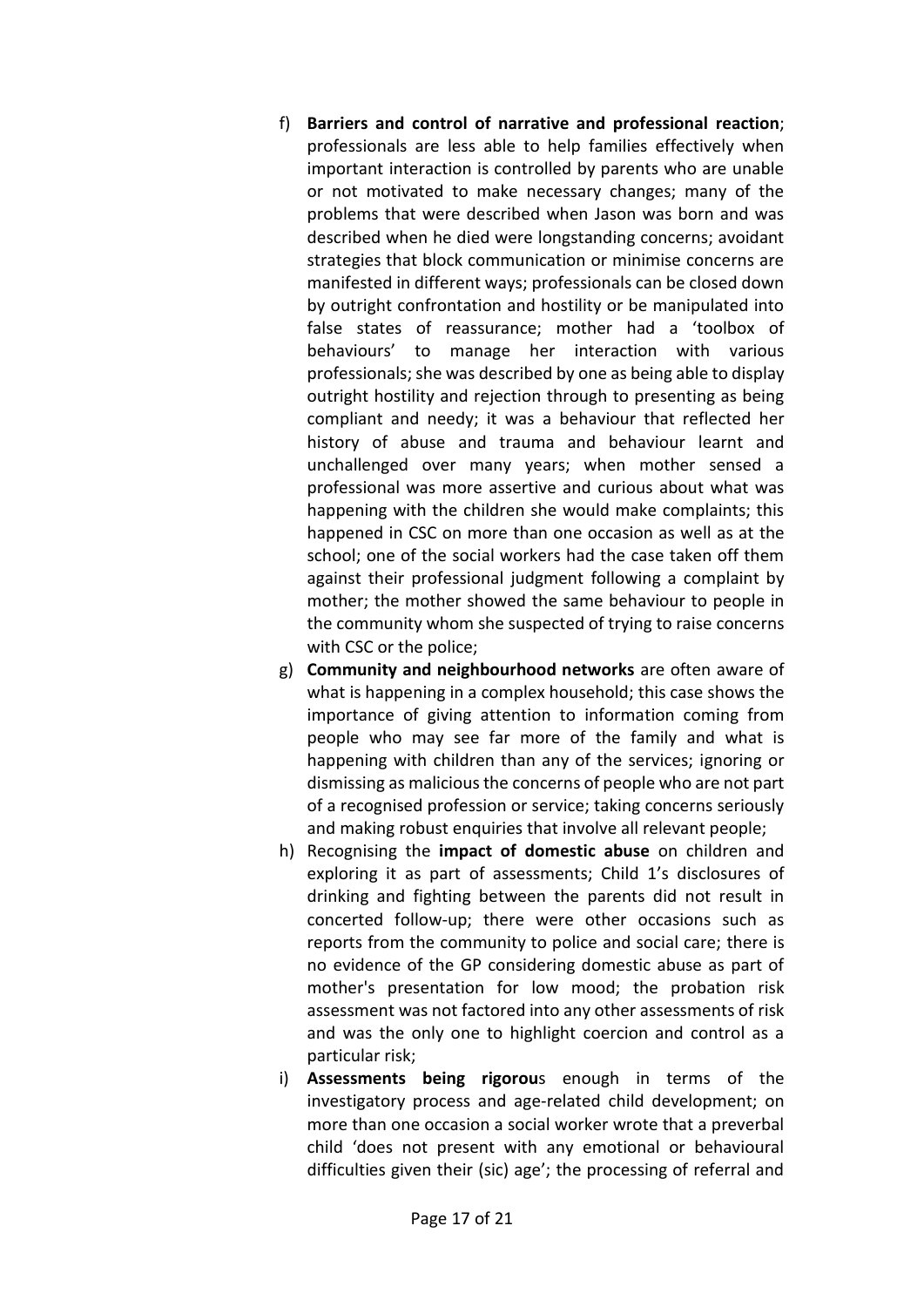conduct of assessments were not curious and aware of why parental history was critical and included all relevant people to give information and contribute to analysis; none of the assessments that were complete resulted in the level of social work involvement that was required along with other services; not using tool kits and frameworks designed to help inform professional judgment about issues such as neglect or a child's attachment; the neglect toolkit in the 0-19 service was not used in 2018 when evidence of potential neglect began to emerge; this was despite specific advice given by a safeguarding nurse practitioner. The service also found that when completing reports for the initial child protection conference in 2019 the scaling of risk was not completed by health visiting or school nursing services and at the time danger statements were not being used; mother's low mood and self – harming behaviour was not meaningfully explored in assessments; the GP was peripheral to the work being done through other health and social care services.

- j) **Pre-birth assessments**; requests being accompanied by a summary of concerns highlighted for example during a booking appointment with midwifery services; a good pre-birth assessment could have taken into account the factors that had a negative impact or implication for Jason and set that against any protective factors which in this case were very limited;
- k) **Written information and advice about safe sleeping is not equally effective for all parents**; the high reliance by health professionals providing SUDI advice to parents to act appropriately even when there were repeated occasions when unsafe practices were observed; more attention to how parents understand, retain and can act on the information is important and seeing where children are sleeping;
- l) Preventing **SUDI as a public health and child safeguarding issue**; early years and social care practitioners need to demonstrate a good understanding of the risk of SUDI and their role in assessing and reinforcing safe practice advice; this includes seeing where children are sleeping; police officers who visit households where there is evidence of substance misuse and co-sleeping have a role in giving immediate advice and reporting information through the MASH;
- m) **Poverty and social deprivation** are overrepresented in the profile of children dying from SUDI; this does not mean those factors cause SUDI but do need to be factored into risk assessment and are relevant to a wider consideration of children's welfare and resilience; there was no recorded evidence of this being considered and explored in assessments with the family;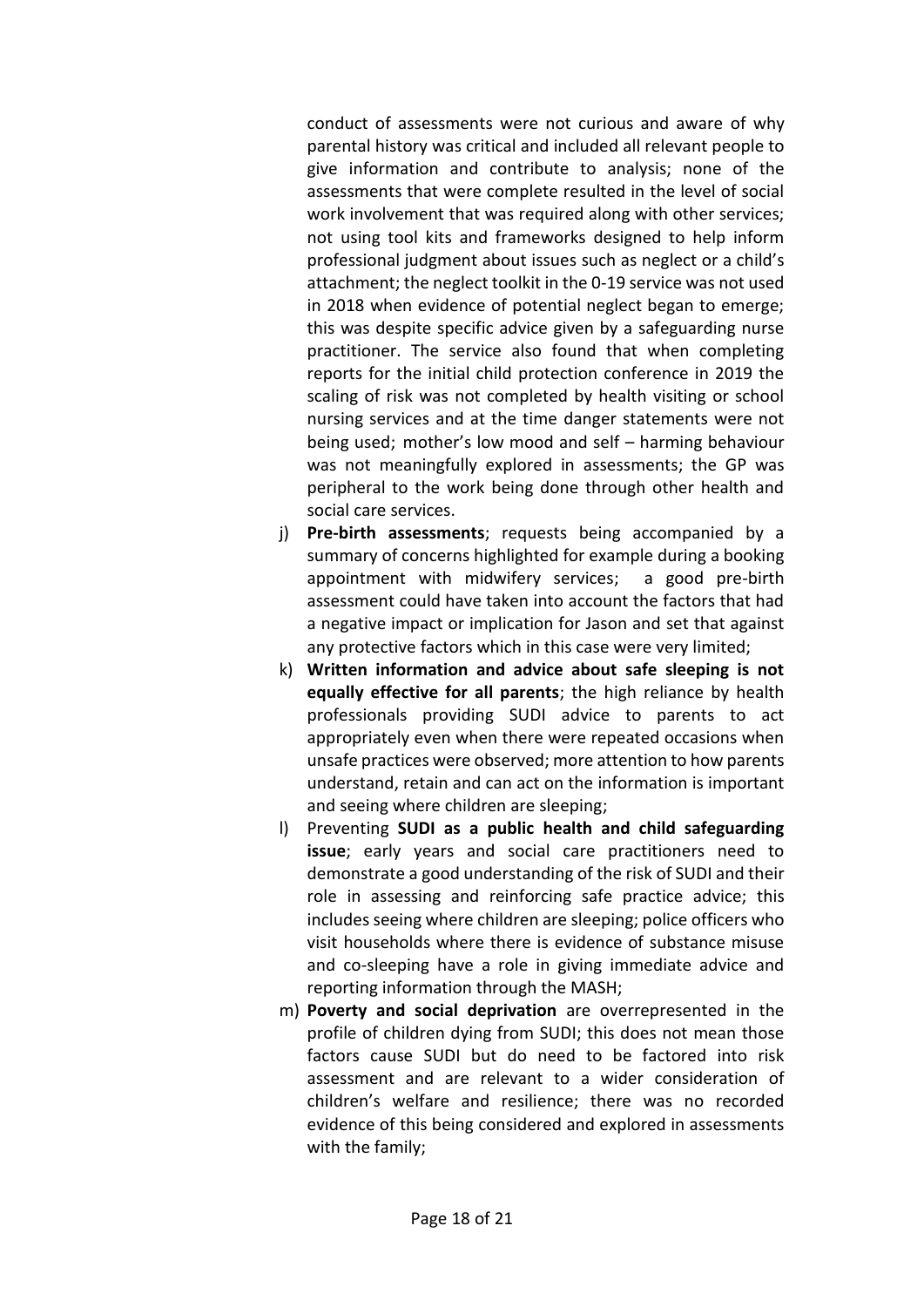- n) **SUDI and neglect as co-existent risks**; neglect is not a one-off incident or event; it is cumulative and has a corrosive impact on the health and wellbeing of children; tool kits help collate, analyse and understand underlying patterns of neglect; adversity in parents childhood and the co-existence of issues such as substance misuse, mental ill-health contribute to inconsistent and ineffective parenting and a chaotic and disorganised lifestyle; they will struggle to implement advice such as safe sleeping; it has an impact on how they control emotions and an inability to provide emotional warmth for their children;
- o) **Separate help for adults** who have been significantly damaged by their childhood and life experiences.

### <span id="page-18-0"></span>**5 Summary of recommended improvements to be made to safeguard or promote the welfare of children**

- I. The WDSCP should ensure that all multi-agency training includes the need to be curious about and to understand where children are sleeping as part of assessments and intervention.
- II. The learning from the review should be referred to the local multiagency task and finish group for the prevention of overlay that is developing a risk assessment.
- III. The WDSCP should develop a safe sleeping procedure that emphasises the importance of ongoing risk assessment about safer sleeping for all services. This should include a specific risk of overlay assessment tool identifying that modifiable factors exist which are known to contribute to SUDI due to overlay<sup>15</sup>. The procedure should direct that routine safe sleeping risk advice is always joined up with an overlay risk assessment. This should be part of the core ongoing contact delivered by midwives at booking and ante-natal checks; health visiting mandatory contacts and visits; six-week checks by the GP; early help workers, social workers and police enquiries; chairs of child protection conferences or CIN meetings.
- IV. The WDSCP should consider how the use of the neglect tool kit is promoted and used routinely by services. The WDSCP should review whether the strategy and provision of training in respect of neglect is giving sufficient understanding to professionals about the different types of neglect which include disorganised neglect, emotional neglect and, passive and physical neglect. The current neglect toolkit should be amended to include intentional unsafe sleeping practices

<sup>15</sup> <https://www.nottinghamshire.gov.uk/media/1494648/safer-sleeping-risk-assessment-tool.pdf>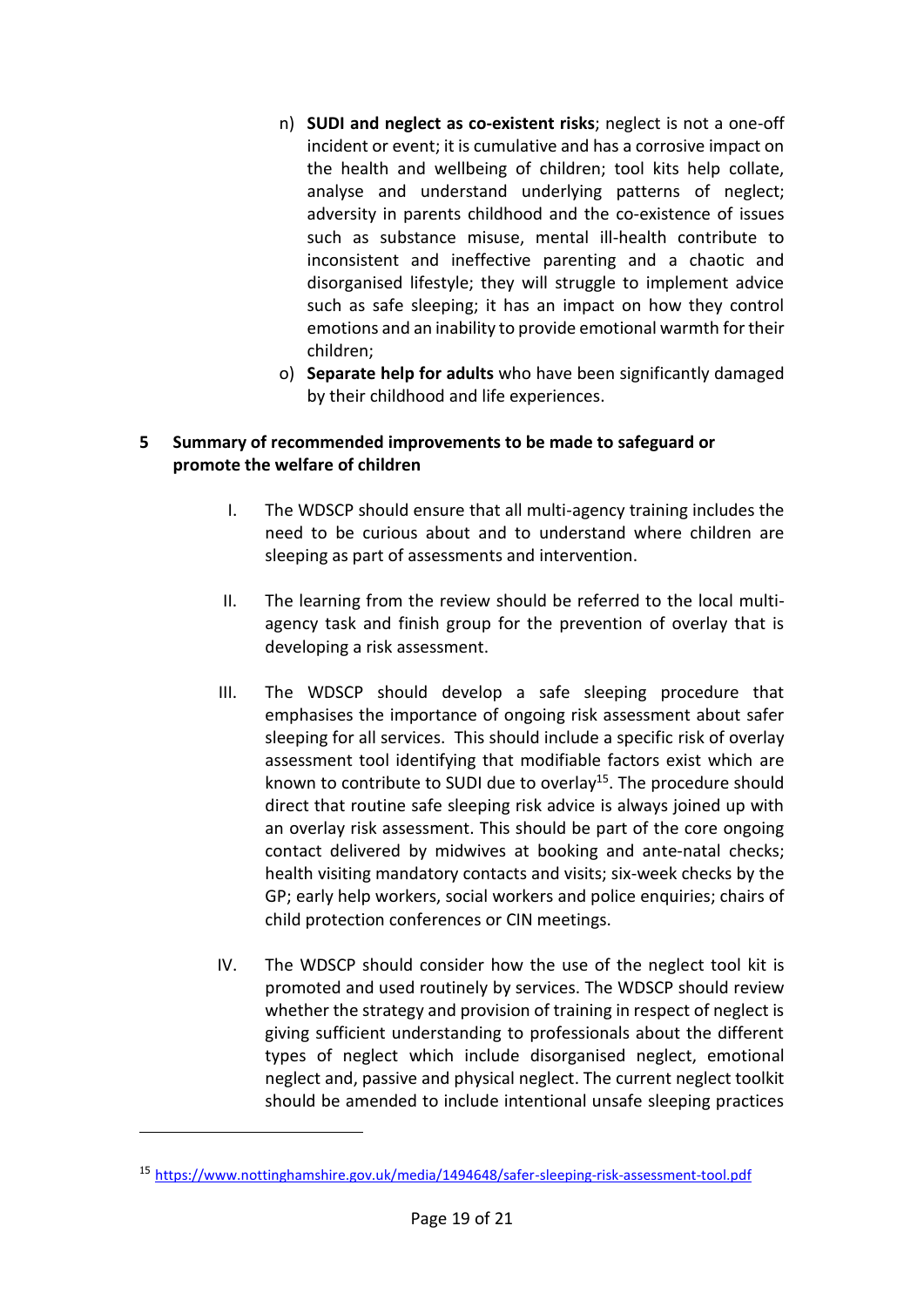and /or no provision of safe sleep space for infants as indicators of neglect.

- V. The CCG should continue encouraging every GP practice to have a written protocol for discussing safeguarding concerns and follow up. This should include routinely referring notifications and requests for information from the MASH in respect of statutory CIN or child safeguarding assessments and recording in relevant patient records.
- VI. The CCG should encourage GP practices to develop and use assessment templates that routinely explore domestic abuse with patients presenting with symptoms of low mood or other mental health needs.
- VII. The Director of Children's Services should ensure that within MASH all information or reports about safeguarding concerns are processed under the safeguarding partnership's protocols for strategy discussions, enquiries and investigation.
- VIII. The Director of Children's Services should remind social workers when completing enquiries or assessments to verify where children are bathing and sleeping as a matter of routine and are using appropriate age-related frameworks to inform assessments about children's development.
	- IX. The Education Safeguarding Advisor should ensure that a summary of learning outcomes is provided to the chair of governors, head teachers and designated safeguarding leads. This should include promoting the use of the neglect tool kit, systems for recording safeguarding concerns, supervision of staff who conduct home visits, the use of referral pathways to Early Help and MASH.
	- X. The Health and Wellbeing Board should consider the learning from this review in respect of how local services respond effectively to the needs of parents with a history of adverse childhood experiences and the need for strategies to reduce poverty and health inequalities that support systemic arrangements for prevention and early intervention to support more vulnerable families.